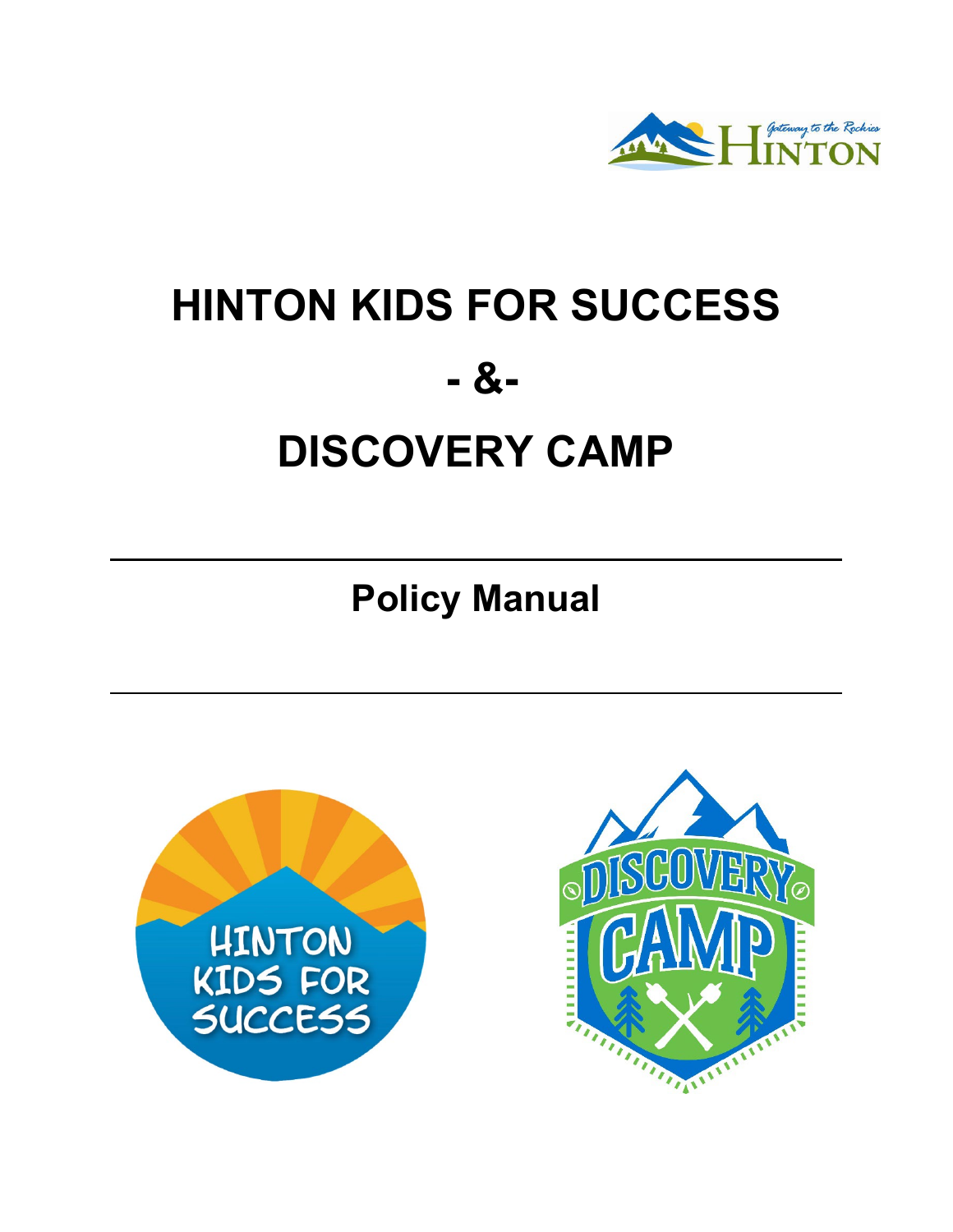# **TABLE OF CONTENTS**

| <b>HKFS Childcare Philosophy</b>               | Page 3  |
|------------------------------------------------|---------|
| <b>Operating Policy #001</b>                   | Page 4  |
| <b>Program Supervision Policy #002</b>         | Page 10 |
| Incidents, Accidents, or Illnesses Policy #003 | Page 12 |
| <b>Health &amp; Wellness Policy #004</b>       | Page 16 |
| <b>Bullying Policy #005</b>                    | Page 20 |
| Fees, Refund & Credit Policy #006              | Page 23 |
| <b>Child Guidance Policy #007</b>              | Page 28 |
| Drop Off & Pick Up Policy #008                 | Page 31 |
| <b>Caregiver Expectations Policy #009</b>      | Page 34 |
| <b>Record Keeping Policy #010</b>              | Page 37 |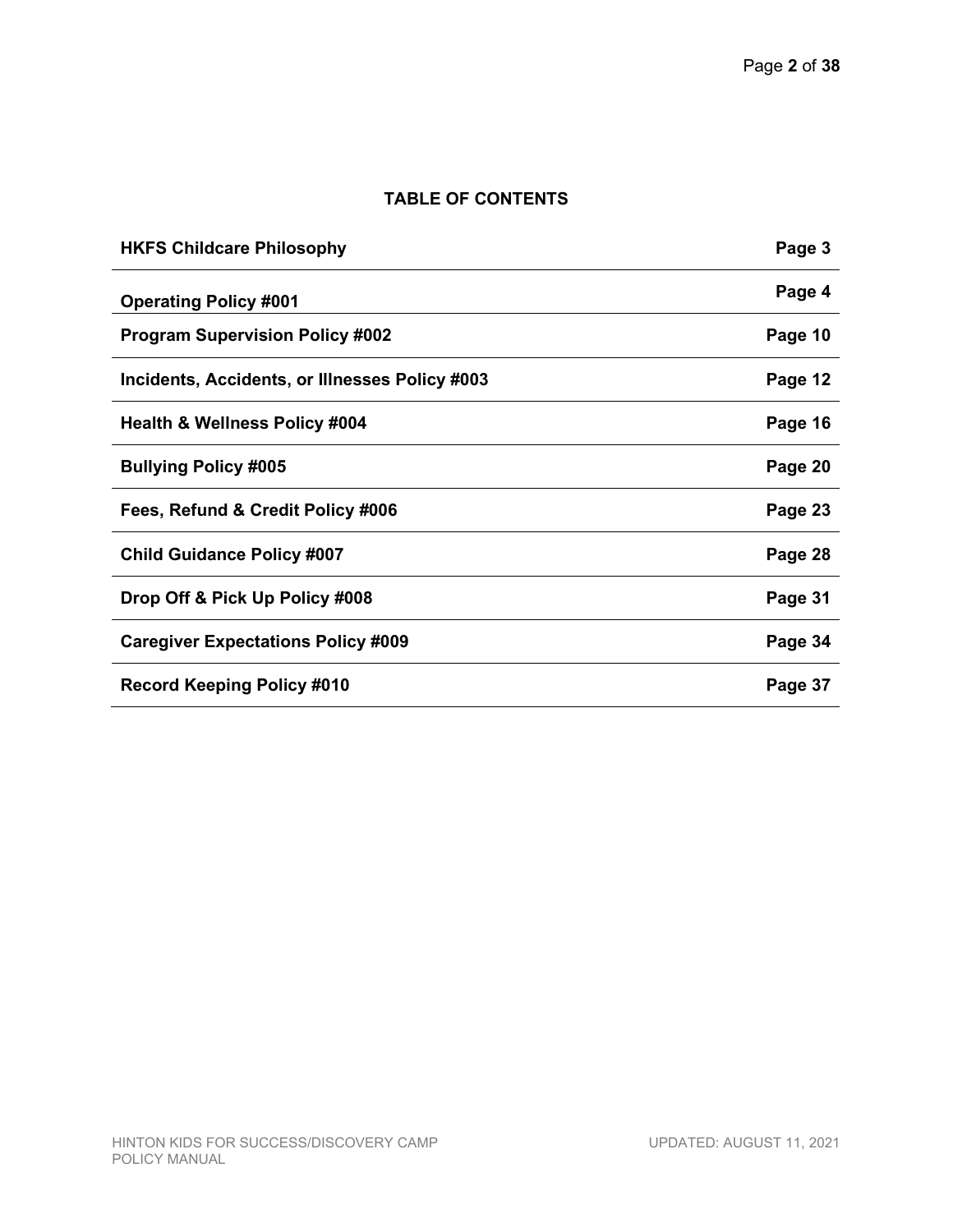# **Hinton Kids for Success Childcare Philosophy**

At Hinton Kids for Success, we value providing inclusive, supportive, and developmentally appropriate care for every child that we welcome to our program. Our early learning and childcare philosophy is based on the framework as outlined in the *Early Learning and Childcare Act*. Our philosophy statement is as follows:

# **"Hinton Kids for Success is an inclusive play-based learning environment where children are safe, respected, and nurtured. Each child has a unique background, culture, ability, and learning stage; this diversity is valued and we want every child to flourish."**

More specifically, the six outcomes of play-based development, protection, diversity, inclusion, developmentally-appropriate care, and parental involvement are incorporated into the Hinton Kids for Success Policy Manual, as outlined in the *Early Learning and Childcare Act:*

- a) children should be encouraged in having care and play experiences that support their development and learning;
- b) the child is to be protected from all forms of physical punishment, physical and verbal abuse and emotional deprivation;
- c) diversity in
	- a. the background and circumstances of children in the program and their families, including those who may be experiencing social or economic vulnerability, and
	- b. the abilities of the children in the program is to be respected and valued;
- d) the child's familial and Indigenous or other cultural, social, linguistic and spiritual heritage are central to the child's safety, well-being and development;
- e) care of the child must be appropriate to the child's mental, emotional, spiritual and physical needs and stage of development;
- f) involvement and engagement of parents and Caregivers supports accountability of child care program providers, monitoring of child care programs and maintenance of good quality child care programs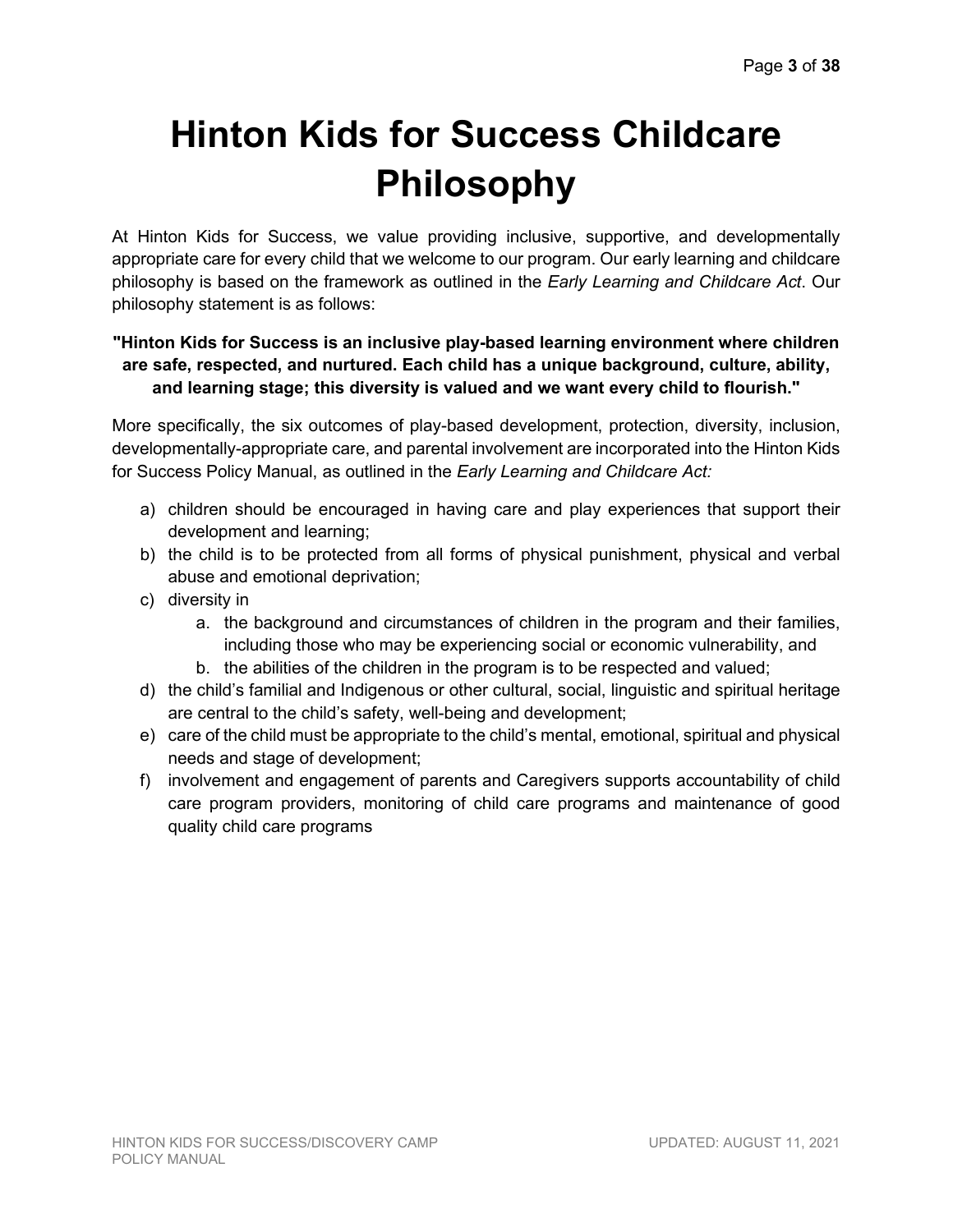| <b>HINTON</b><br>KIDS FOR<br>SUCCESS | <b>Operating Policy</b>    |
|--------------------------------------|----------------------------|
|                                      | <b>HKFS Policy #001</b>    |
|                                      | Approved<br>April 20, 2020 |
|                                      | <b>Applies To</b>          |
|                                      | 1. Hinton Kids for Success |
|                                      | 2. Discovery Camp Programs |

1.1 Hinton Kids for Success/Discovery Camp strives to create safe, engaging, and developmentally appropriate care for children age 5 to age 12 to meet the needs of Caregivers in need of reliable childcare.

#### **2.0 PROGRAMMING**

- 2.1 Programming must be developmentally appropriate, engaging, and will incorporate physical, mental, and creative components.
- 2.2 Caregivers and children are encouraged to provide feedback through quarterly Caregiver meetings with the HKFS Supervisor and Caregiver, HKFS Parent Advisory Board and daily discussions with staff concerning programming improvements, ideas, and suggestions.

#### **3.0 PROGRAM SNACKS**

- 3.1 Hinton Kids for Success/Discovery Camp is nut-free to protect children with nut allergies.
- 3.2 On Hinton Kids for Success school days, one snack per day is provided to children. 3.2.1 Snacks are provided to children at approximately 4:00 p.m.
- 3.3 On Hinton Kids for Success non-school days and Discovery Camp days, two snacks per day are provided to children.
	- 3.3.1 Snacks are provided to children at approximately 10:00 a.m. and 2:00 p.m.
- 3.4 Caregivers are required to provide all meals for their children.
- 3.5 Snacks will be prepared as per Canada's Dietary Guidelines to ensure food is nutritious and balanced.
- 3.6 In the case of an infectious disease or pandemic, the provision of snacks may be suspended as per local health guidelines
	- 3.6.1 In this case, Caregivers are required to provide sufficient snacks for their children for the duration of their daily attendance

# **4.0 OFF-SITE PROGRAMMING**

4.1 Daily programming may occur offsite on a regular basis within walking distance from the West Fraser Guild. Locations may include: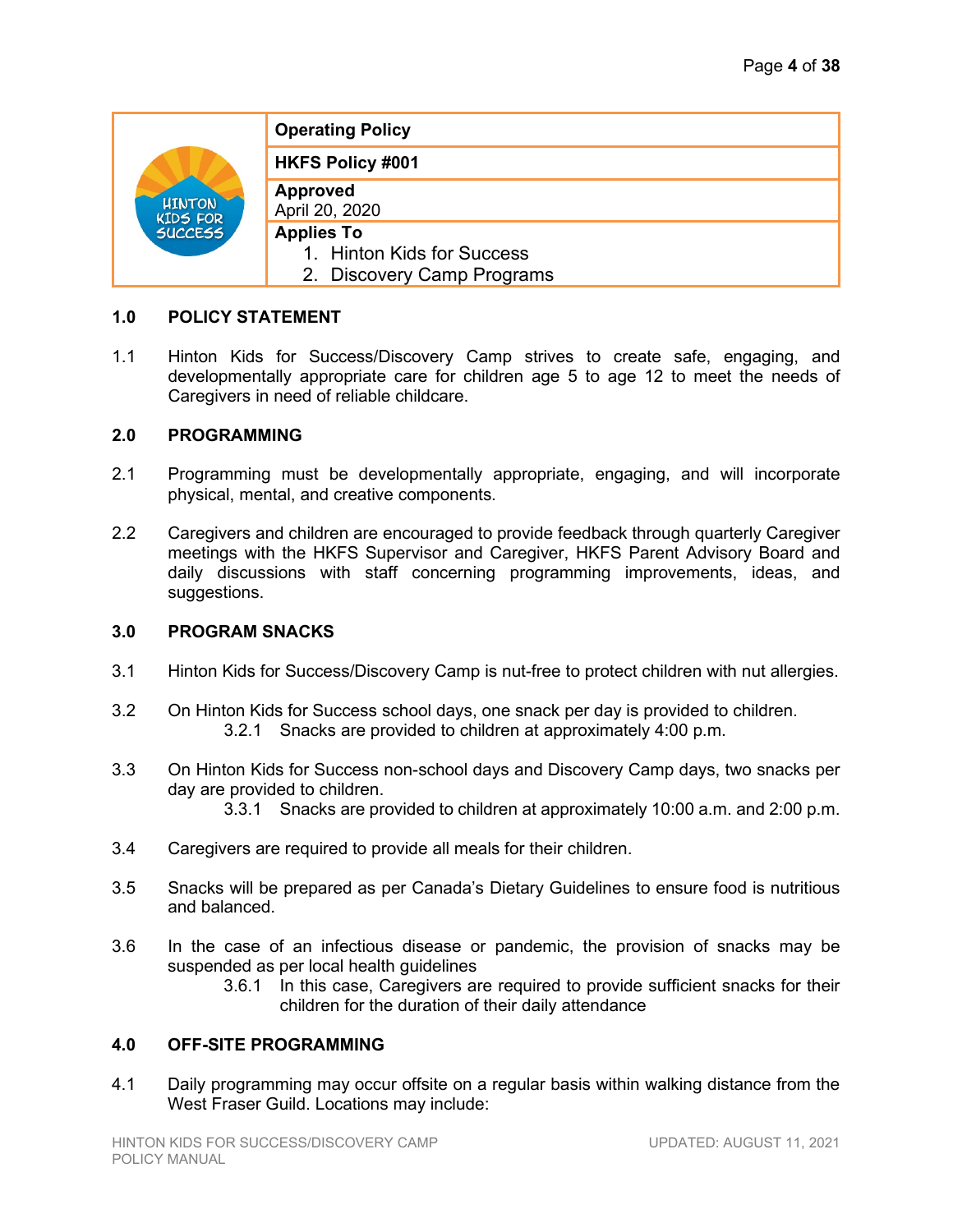- 4.1.1 Jesse Turgeon Park;
- 4.1.2 Hinton Spray Park;
- 4.1.3 Dr. Duncan Murray Recreation Centre; and
- 4.1.4 Outdoor trails for walks.
- 4.2 If one of the above listed locations is visited during programming, Caregivers will be informed via signage on the lower HKFS exterior door.
- 4.3 For each indoor or outdoor location visited, a Field Level Hazard Assessment must be completed to ensure staff are aware of potential hazards, appropriate resources, and procedures for each space.
- 4.4 For outings that are not listed in section 4.1, Caregivers will be informed via the weekly program calendar.
- 4.5 Caregivers are required to complete Registration Forms to indicate their permission for their child(ren) to leave the Hinton Kids for Success/Discovery Camp premises.
- 4.6 In the case of an off-site activity (or an emergency evacuation), staff are required to bring portable records in respect to each child.

#### **5.0 ENROLLMENT**

- 5.1 There are six types of enrollment:
	- 5.1.1 **All Inclusive Enrollment** allows child to attend Hinton Kids for Success for every operating **regular school day** from the hours of 3:00 p.m. to 6:00 p.m.<br>5.1.1.1
		- This includes every regularly scheduled non-school day for each contract period.
		- 5.1.1.2 Regularly scheduled non-school days are determined by the school divisions at the beginning of the school year. Any additional days that may be added by either school division are not included in the contract fee and will be subject to the dropin rates for full day care
	- 5.1.2 **Full-Time Enrollment** allows child to attend Hinton Kids for Success for every operating **regular school day** from the hours of 3:00 p.m. to 6:00 p.m.
	- 5.1.3 **Part-Time Enrollment** allows children to attend Hinton Kids for Success for up to ten (10) **regular school days** for after-school care from the hours of 3:00 p.m. to 6:00 p.m.
	- 5.1.4 **Drop-In Enrollment** allows children to attend Hinton Kids for Success for one **regular school day** from the hours of 3:00 p.m. to 6:00 p.m. (space permitting).
	- 5.1.5 **Full-Day Program Enrollment** is booked and charged separately for Full-Time, Part-Time, or Drop-In enrollment options and applies to all pre-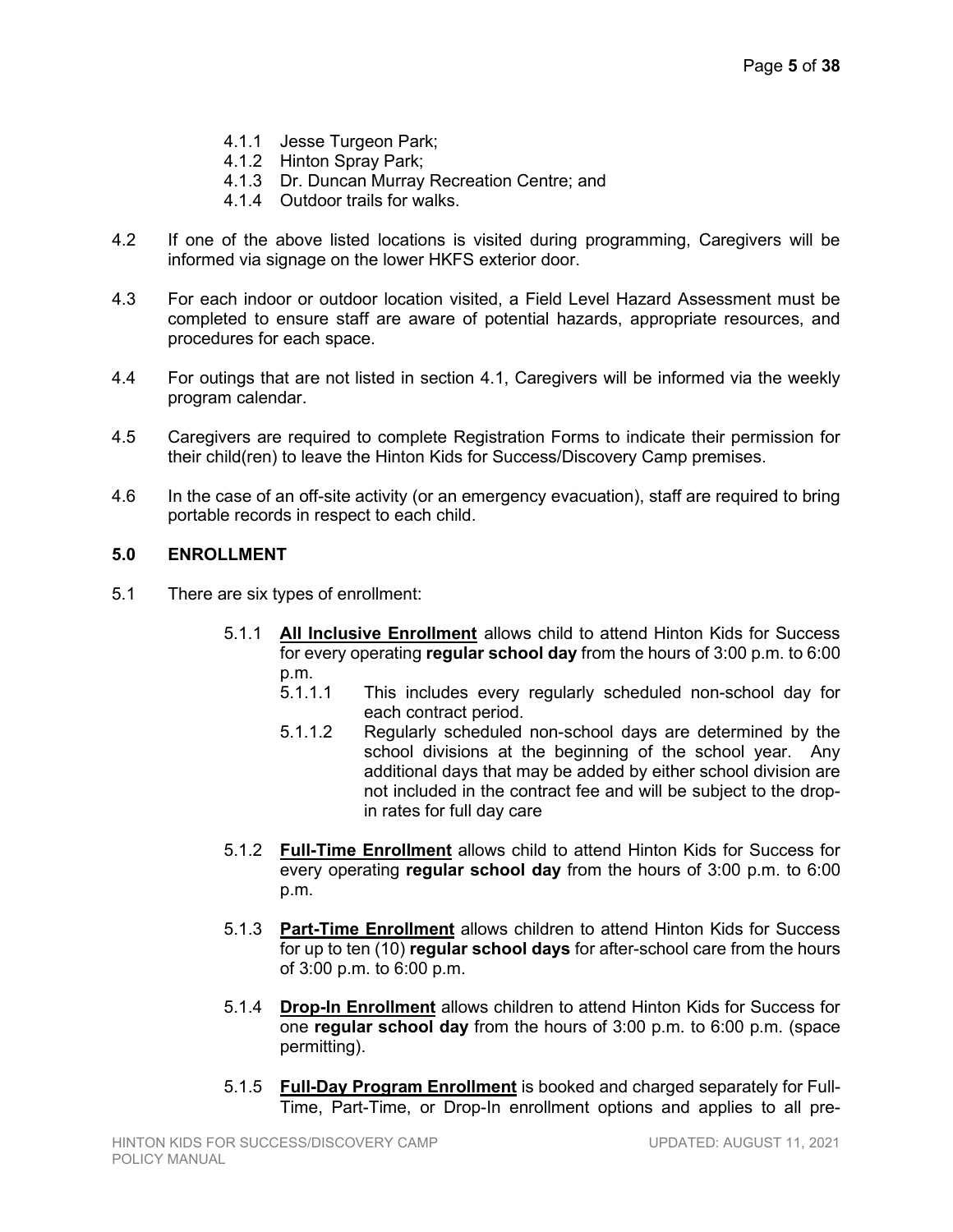scheduled non-school weekdays (e.g. Spring Break, Teachers' Convention).

- 5.1.5.1 This excludes the All inclusive enrollment option as each full day program is required is included in the contract option
- 5.1.6 **Summer Program Enrollment** is provided during July and August each year. It is booked by the day and runs from 7:45 a.m. to 5:30 p.m.
- 5.1.7 For information pertaining to fees, please see the Fees, Refund, & Credit Policy #003.
- 5.2 Enrollment of all children in the Discovery Camp program is offered on a first-come-first serve basis.
- 5.3 Children that are currently enrolled (have attended the program within the last month) in the Hinton Kids for Success school-year program will take priority over new registrations for the upcoming Hinton Kids for Success school-year and will have access to enrollment prior to families that are new to the program.
	- 5.3.1 This priority time period will end 15 days before the start of the school year. Any returning families that have not registered before that time are subject to capacity limits and are not guaranteed a space.
- 5.4 Upon enrollment, Caregivers are required to:
	- 5.4.1 Complete all required paperwork and forms in iCare
	- 5.4.2 Pay required fees;
	- 5.4.3 Review the Hinton Kids for Success/Discovery Camp Policy Manual; and
	- 5.4.4 Caregivers are responsible for adding each day that their child will be attending the program in the iCare monthly scheduler portion of the software. HKFS staff will not be responsible for adding or deleting entries in the monthly scheduler.
		- 5.4.4.1 This includes families that are enrolled in the all-inclusive contract. This can be done at the beginning of the 5 month contract period or monthly. The balance owing in iCare will be reflected accurately dependent on whether families choose to schedule month by month or the five months at once.

# **6.0 DAYS OF OPERATION**

- 6.1 Hinton Kids for Success will provide afterschool care (from 3:00 p.m. to 6:00 p.m.) on regular school days during the regular school year (from September to June).
	- 6.1.1 HKFS will Operate from the first school day each year until the third week in June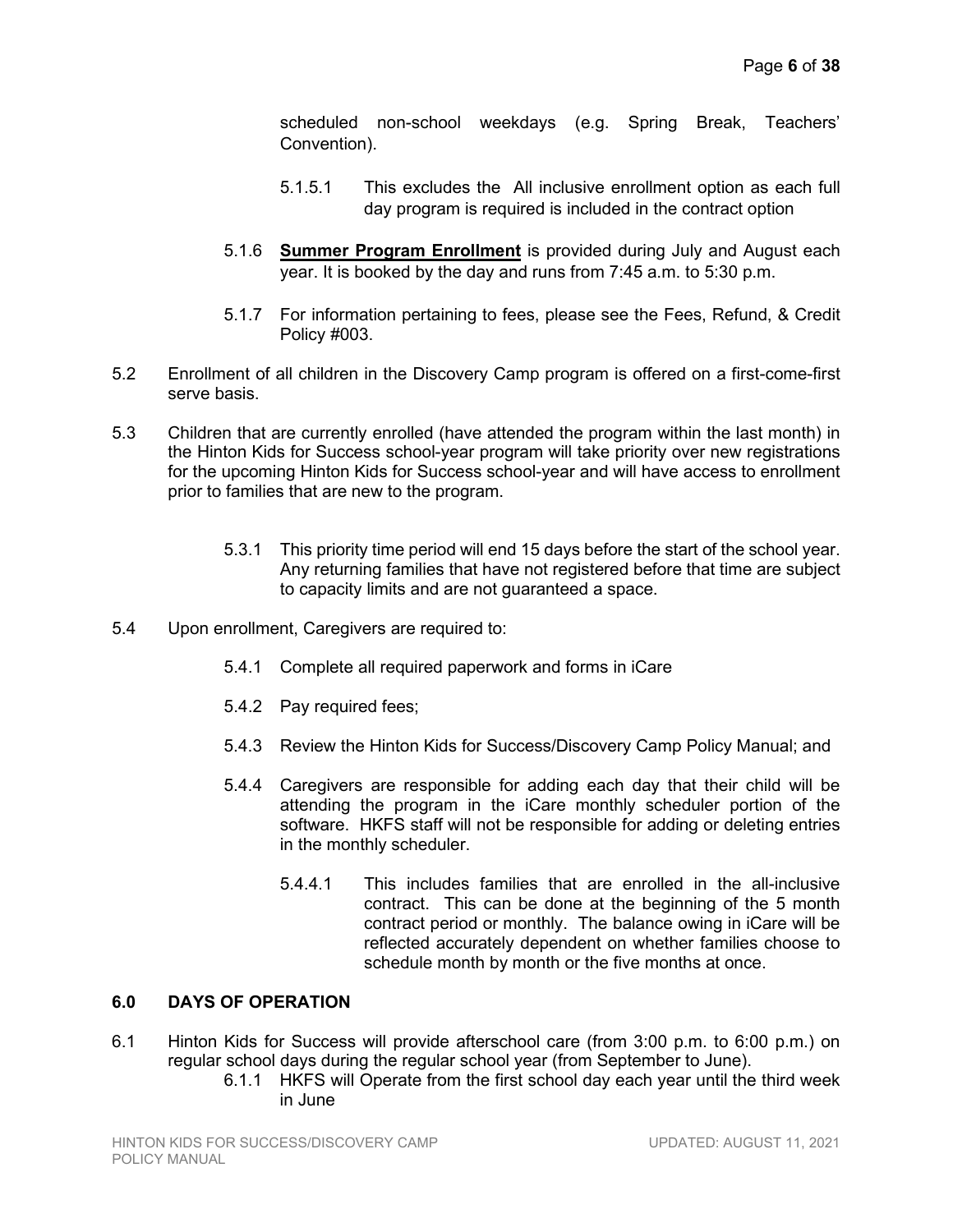- 6.1.1.1 Hinton Kids for Success **will not** be operational during the last week of June each year. Caregivers will be expected to find alternative care arrangements.
- 6.1.2 Operational days are subject to change and appropriate notice will be given to parents.
- 6.2 Hinton Kids for Success will provide full-day care on non-school days (from 7:45 a.m. to 6:00 p.m.) **based on need and financial viability.** Full-day care will be offered on:
	- 6.2.1 Teacher Conventions and Teacher Professional Development Days
	- 6.2.2 Fall Break
	- 6.2.3 Winter Break
	- 6.2.4 Spring Break
	- 6.2.5 Summer Break (from 7:45 a.m. to 5:30 p.m.)
	- 6.2.6 Additional dates of care may be offered as deemed appropriate and will be charged at the appropriate rate.
- 6.3 Hinton Kids for Success will be closed on statutory holidays including:
	- 6.3.1 New Year's Day
	- 6.3.2 Family Day
	- 6.3.3 Good Friday
	- 6.3.4 Victoria Day
	- 6.3.5 Canada Day
	- 6.3.6 Labour Day
	- 6.3.7 Thanksgiving
	- 6.3.8 Remembrance Day
	- 6.3.9 Christmas Day
	- 6.3.10 Boxing Day
- 6.4 Please note that it is the Caregivers' responsibility to arrange care for the days that Hinton Kids for Success is closed. Notices of upcoming closure dates of holidays will be posted in the Hinton Kids for Success Centre, on the Hinton Kids for Success facebook page and the Hinton Kids for Success Town of Hinton webpage.
- 6.5 Schools often add early dismissals to their schedules. These additions are not preadvertised; therefore, it is the Caregiver's responsibility to coordinate care with Hinton Kids for Success staff should earlier care be required. This is not guaranteed and will be confirmed or denied at the time of the request based on operational needs.
- 6.6 Discovery Camp will provide full-day care from 7:45 a.m. to 5:30 p.m. each business day during July and August each summer

#### **7.0 Transportation**

- 7.1 Transportation arrangements to the Hinton Kids For Success program from the school is not guaranteed to be offered by Hinton Kids for Success and arrangements regarding transportation is the responsibility of the parents.
- 7.2 Steps with regards to transportation that must be followed by each caregiver are: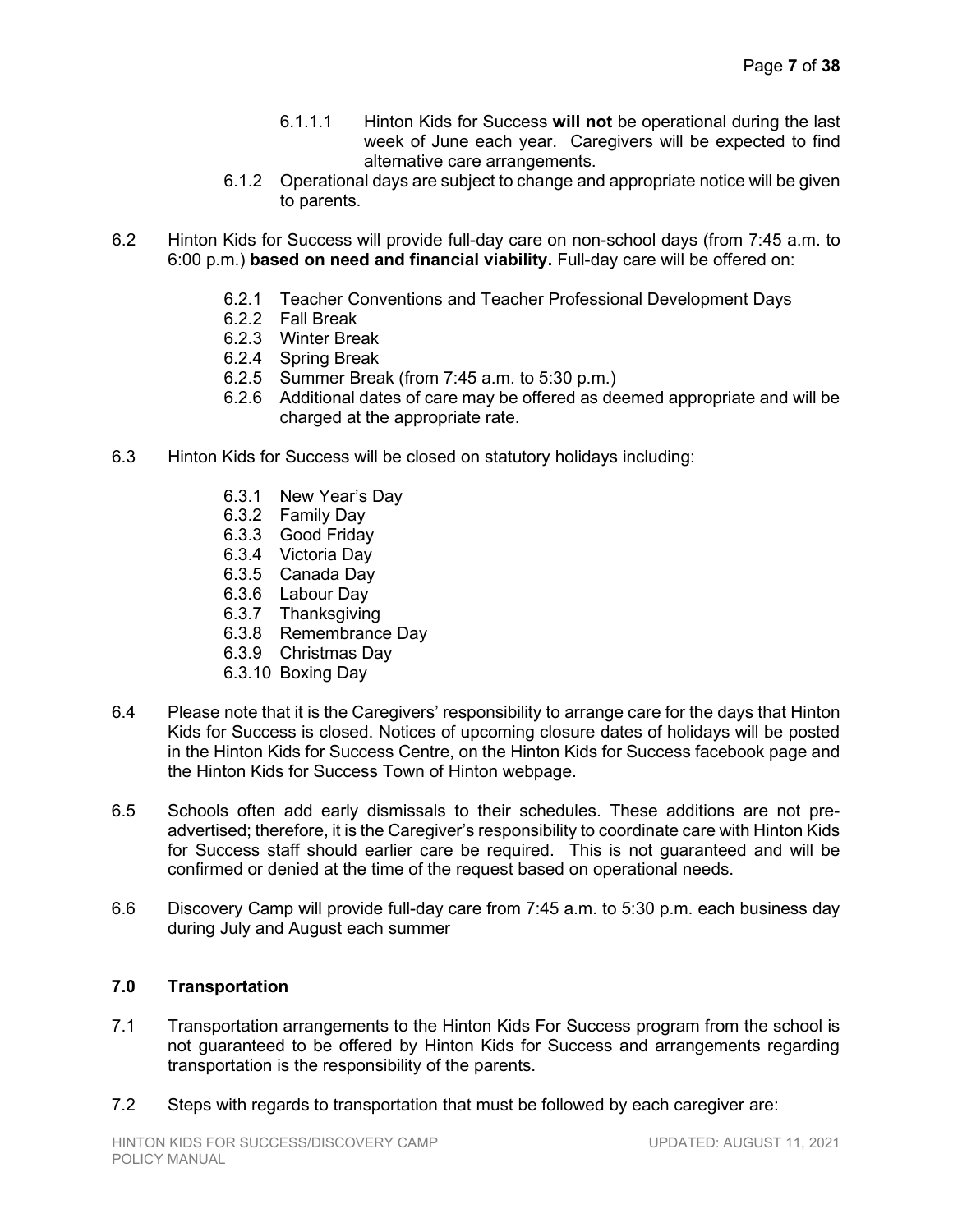- 7.2.1 Contact the appropriate school division transportation department to determine what transportation is being offered for each family's individual situation. The address of the program is 821 Switzer Drive, Hinton AB.
	- 7.2.1.1 GYPSD transportation department for children attending Ecole Mountain View School and Crescent Valley School. The routes to the program may change and are not given. Phone number for **GYPSD is 780-723-4471**.
	- 7.2.1.2 Beaupre Transportation for children attending Gerard Redmond Catholic School and St. Gregory Catholic School. The route to the program may change and is not given. Phone number for **Beaupre transportation is 780-817-2111**.
- 7.2.2 Transportation may be offered in September while families wait for bussing availability and confirmation through the schools' transportation department.
- 7.2.3 If the need warrants transportation to be offered by the Town of Hinton to those attending the Hinton Kids for Success program, arrangements will be made and parents notified.
- 7.3 Transportation for Discovery Camp and some Hinton Kids for Success Programs will be included in the registration fee.
	- 7.3.1 If an additional transportation fee is required for the Hinton Kids for Success program, caregivers will be provided sufficient notice and will be expected to pay for the additional cost either through iCare or in person at 821 Switzer Dr.
- 7.4 Transportation and/or Field Trip waivers must be signed for each child prior to them accessing transportation. If the appropriate waiver is not signed, they will not be allowed to be transported.

# **8.0 SAFETY**

- 8.1 Through all programming, the health and safety of children is the priority.
- 8.2 A daily sign-in sheet is maintained to track if/when children arrive and leave the program. If children do not arrive, Caregivers may be contacted as per Drop Off and Pick Up Policy #005.
- 8.3 Children are only permitted to leave the program with an approved caregiver, as listed through registration.
- 8.4 An adequate number of staff must maintain valid First Aid certification.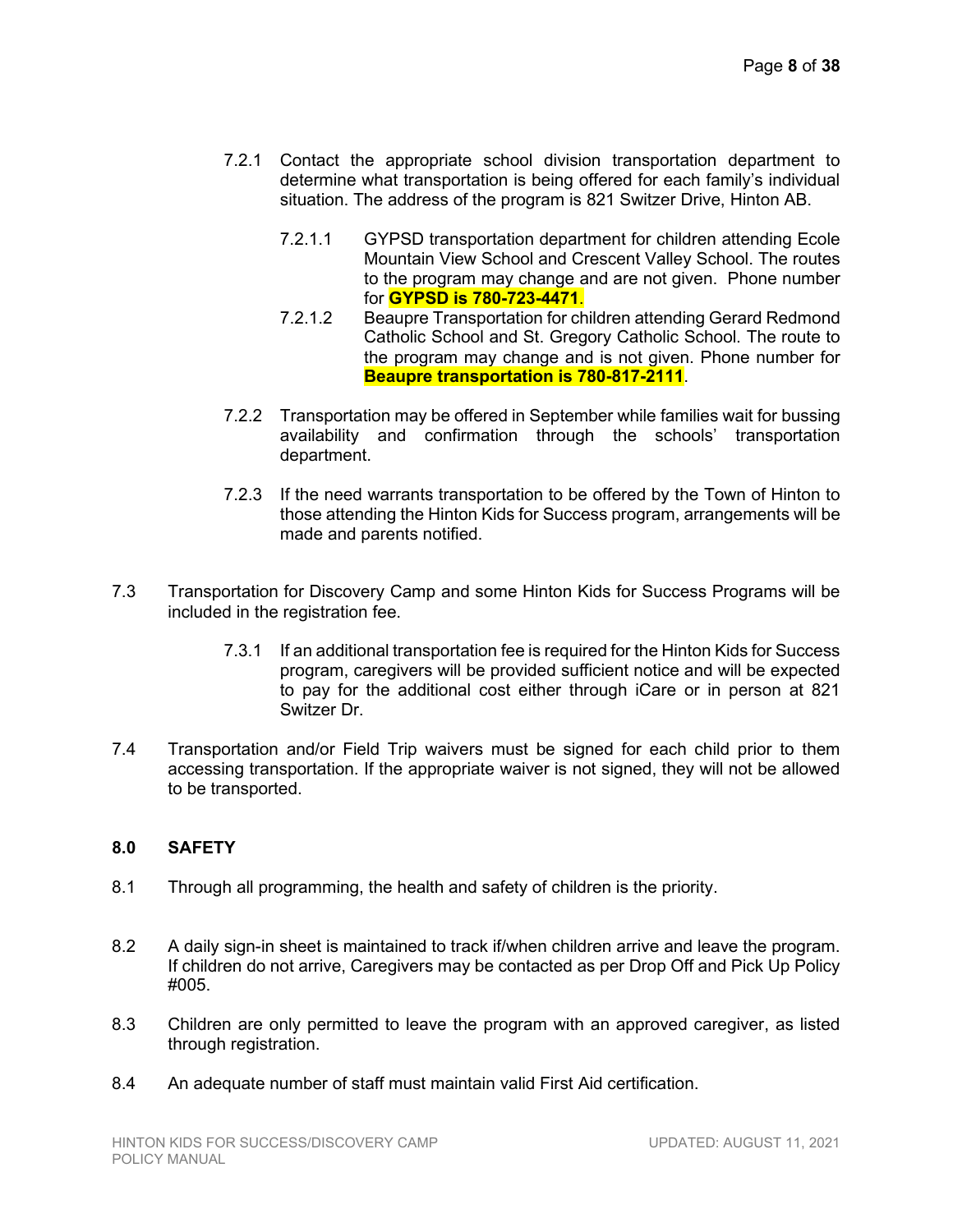- 8.5 An adequate number of staff must maintain a valid Class 5 Driver's License.
- 8.6 Job Hazard Assessments, Safe Work Practices, Safety Data Sheets, and Field Level Hazard Assessments must be utilized to ensure environments are properly inspected and are safe.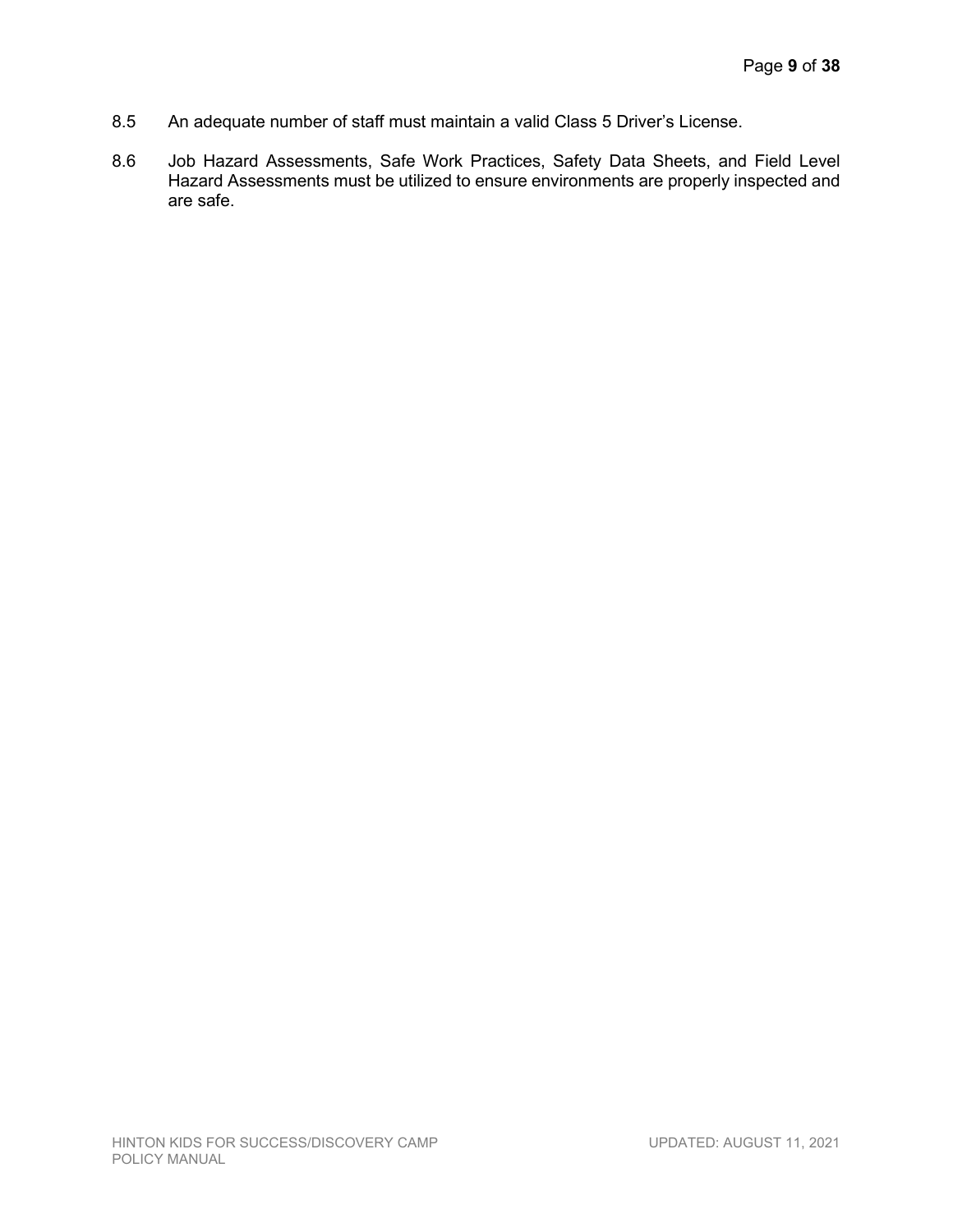| <b>HINTON</b><br>KIDS FOR<br>SUCCESS | <b>Program Supervision Policy</b> |
|--------------------------------------|-----------------------------------|
|                                      | <b>HKFS Policy #002</b>           |
|                                      | <b>Approved</b><br>July 28, 2020  |
|                                      | <b>Applies To</b>                 |
|                                      | 1. Hinton Kids for Success        |
|                                      | 2. Discovery Camp Programs        |

- 1.1 The Hinton Kids for Success/Discovery Camp team is dedicated to developing responsive, nurturing, and age-appropriate programming for children.
- 1.2 Caregivers are informed of staff supervision policies through the provision of the Caregiver Handbook and policy manual at the commencement of each school year or new period of care.

#### **2.0 STAFFING**

- 2.1 The program is directly overseen by the Hinton Kids for Success Supervisor. Program planning is completed by the Hinton Kids for Success Supervisor & Coordinator. These positions, along with Hinton Kids for Success Workers and Casuals, provide daily childcare.
- 2.2 The program is overseen by Family and Community Support Services Management.
- 2.3 Hinton Kids for Success is a licenced out of school care program. As such supervision ratios are determined by the Government of Alberta Licencing guidelines. Hinton Kids for Success operates in accordance with these guidelines.
	- 2.3.1 During the school year the Hinton Kids for Success program maintains a minimum ratio of one staff per seven or fewer children as required for supervision.
	- 2.3.2 During the Discovery camp program, where the child is not registered with Hinton Kids for Success to access subsidy, a minimum ratio of one staff per fifteen children is required for supervision
- 2.4 According to staff-child ratio requirements, there must always be adequate supervision of staff.
	- 2.4.1 Additional staffing resources may be requested by staff via telephone or radio should the need arise
- 2.5 Each staff will be assigned a cohort of children during operating hours. Each staff is responsible for knowing the number of children in their cohort, and the whereabouts of each child through the daily operating period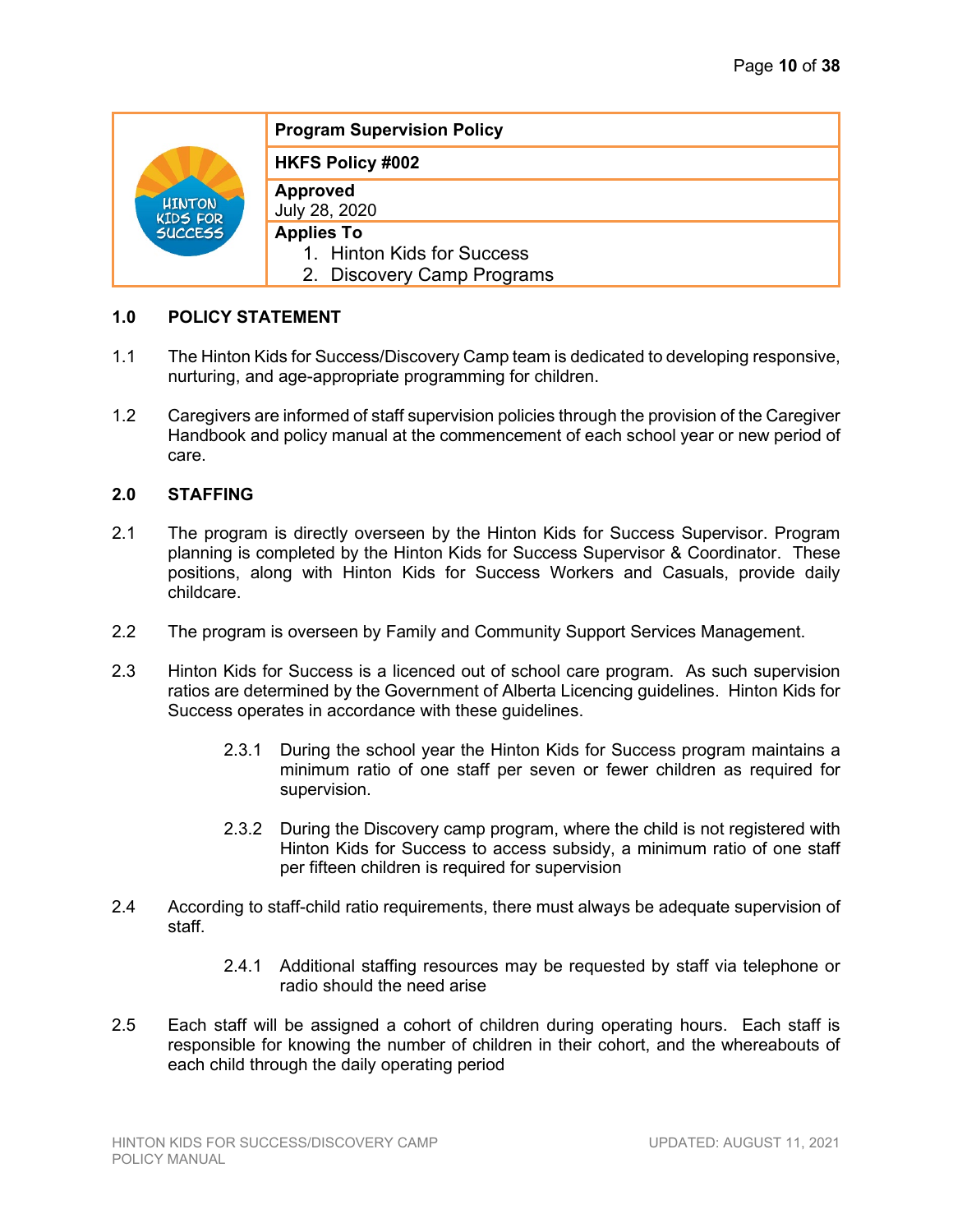- 2.5.1 Each day before the program commences, a whiteboard with the total number of children attending the program that day will be updated and placed in a prominent location in the program space. Each staffs cohort of children will be identified on the whiteboard. Staff are responsible for knowing who is in their cohort prior to the children arriving.
- 2.5.2 Staff are expected to communicate with other staff when a child leaves the program and the visual headcount on the whiteboard will be amended at that time
- 2.6 For each indoor or outdoor location visited, a Field Level Hazard Assessment must be completed to ensure staff are aware of potential hazards, appropriate resources, and procedures for each space.

#### **3.0 STAFF REQUIREMENTS**

- 3.1 At all times, staff must be courteous and respectful to all children in their care.
- 3.2 Staff must not use inappropriate language or discuss inappropriate topics in the presence of children in their care.
- 3.3 There is to be no smoking, vaping or any other form of inhaled substance use on the Hinton Kids for Success/Discovery Camp premises; staff are not permitted to smoke at any time or place where childcare is being provided.
- 3.4 Prior to supervising children, staff are required to:
	- 3.4.1 Complete, at a minimum, their Early Child Education Level 1 certificate
	- 3.4.2 Undergo orientation and training, including training concerning specific behaviours
	- 3.4.3 Provide verification of criminal record check, including a vulnerable sector search, along with proof of First Aid certification.
- 3.5 All program supervision practices must meet children's developmental needs through:
	- 3.5.1 Providing constructive guidance and support to children;
	- 3.5.2 Creating a safe and supportive environment;
	- 3.5.3 Treating all children fairly with dignity and respect;
	- 3.5.4 Developing programming that is rewarding, challenging, and engaging for children; and
	- 3.5.5 Ensuring concerns from Caregivers and/or children are addressed.
- 3.6 Staff training will be provided to ensure staff are equipped to meet children's developmental needs with effective program supervision.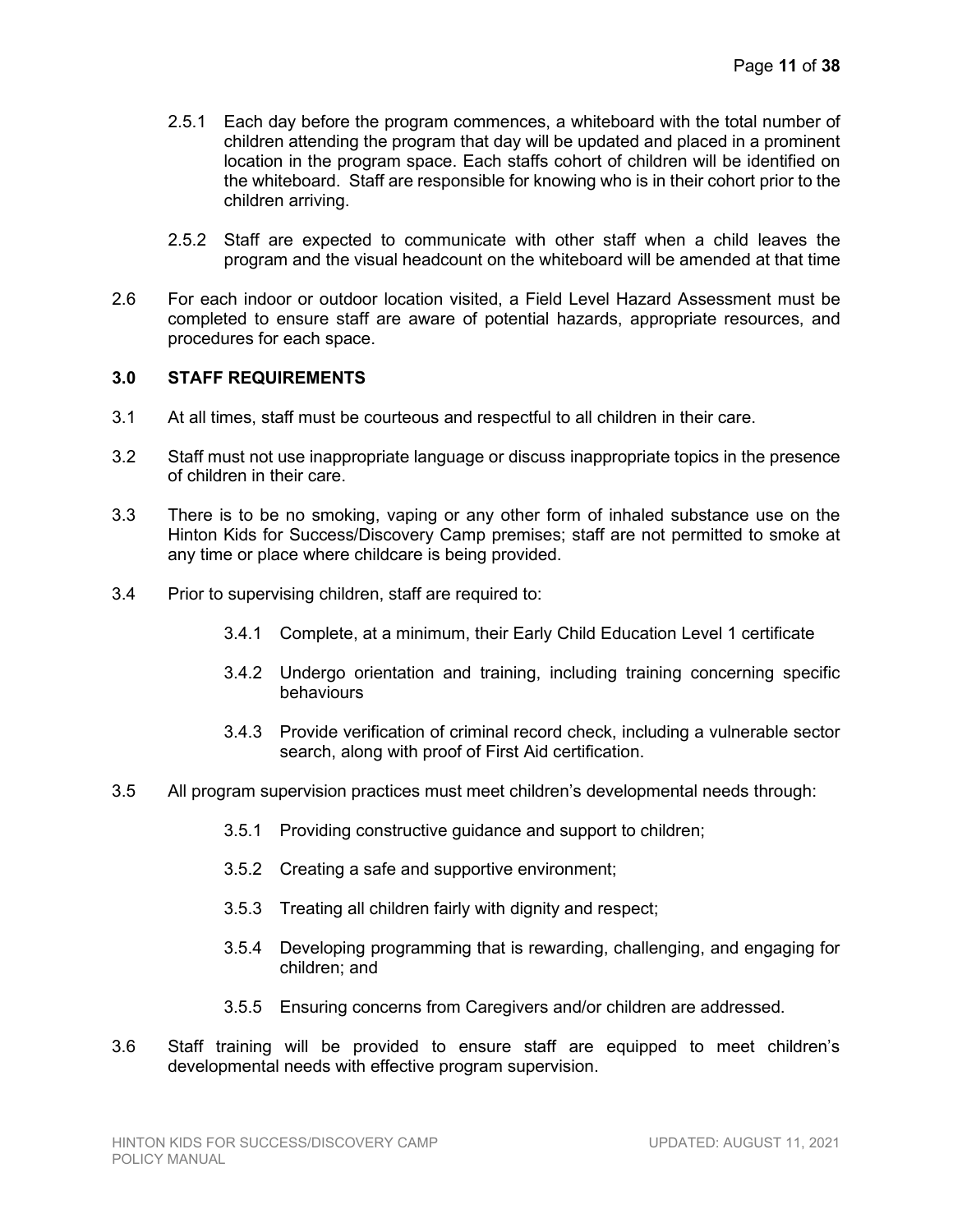| <b>HINTON</b><br>KIDS FOR<br>SUCCESS | Incidents, Accidents, or Illnesses Policy                |
|--------------------------------------|----------------------------------------------------------|
|                                      | <b>HKFS Policy #003</b>                                  |
|                                      | <b>Approved</b><br>July 28, 2020                         |
|                                      | <b>Applies To</b>                                        |
|                                      | 1. Hinton Kids for Success<br>2. Discovery Camp Programs |

1.1 Hinton Kids for Success/Discovery Camp will prioritize the health and safety of children and staff by responding to incidents in a timely and appropriate manner.

#### **2.0 REPORTABLE INCIDENTS**

- 2.1 Hinton Kids for Success/Discovery Camp is required by Government of Alberta Licencing guidelines to report any serious illness of or injury to a child that occurs while the child is attending the program and any other incident that occurs while a child is attending a program that may seriously affect the health or safety of the child, including but not limited to the following:
	- 2.1.1 Death;
	- 2.1.2 Injury;
	- 2.1.3 Allegation of abuse;
	- 2.1.4 Missing/lost child
	- 2.1.5 Young person involved in crime;
	- 2.1.6 Child removed from program without permission;
	- 2.1.7 Emergency evacuation;
	- 2.1.8 Unexpected program closure;
	- 2.1.9 Intruder on premises;
	- 2.1.10 Illness/injury requiring emergency medical services and hospitalization;
	- 2.1.11 Error in the administration of medication; or
	- 2.1.12 Child left on premises after hours.
- 2.2 Reports must be submitted immediately to the regional childcare office using the prescribed form.
- 2.3 Hinton Kids for Success/Discovery Camp will complete an internal incident report form if a child's behaviour compromises the health and safety of any other children in the program. These incidents are not reported to the Licencing Officer. These incidents will be reviewed with the caregiver when the child is picked up and a caregiver signature will be required on the incident report form
	- 2.3.1 If there are more than four incidents of similar behaviour within a one month time period, a meeting may be held with the HKFS Supervisor, FCSS Assistant Manager and the caregivers to strategize solutions that will allow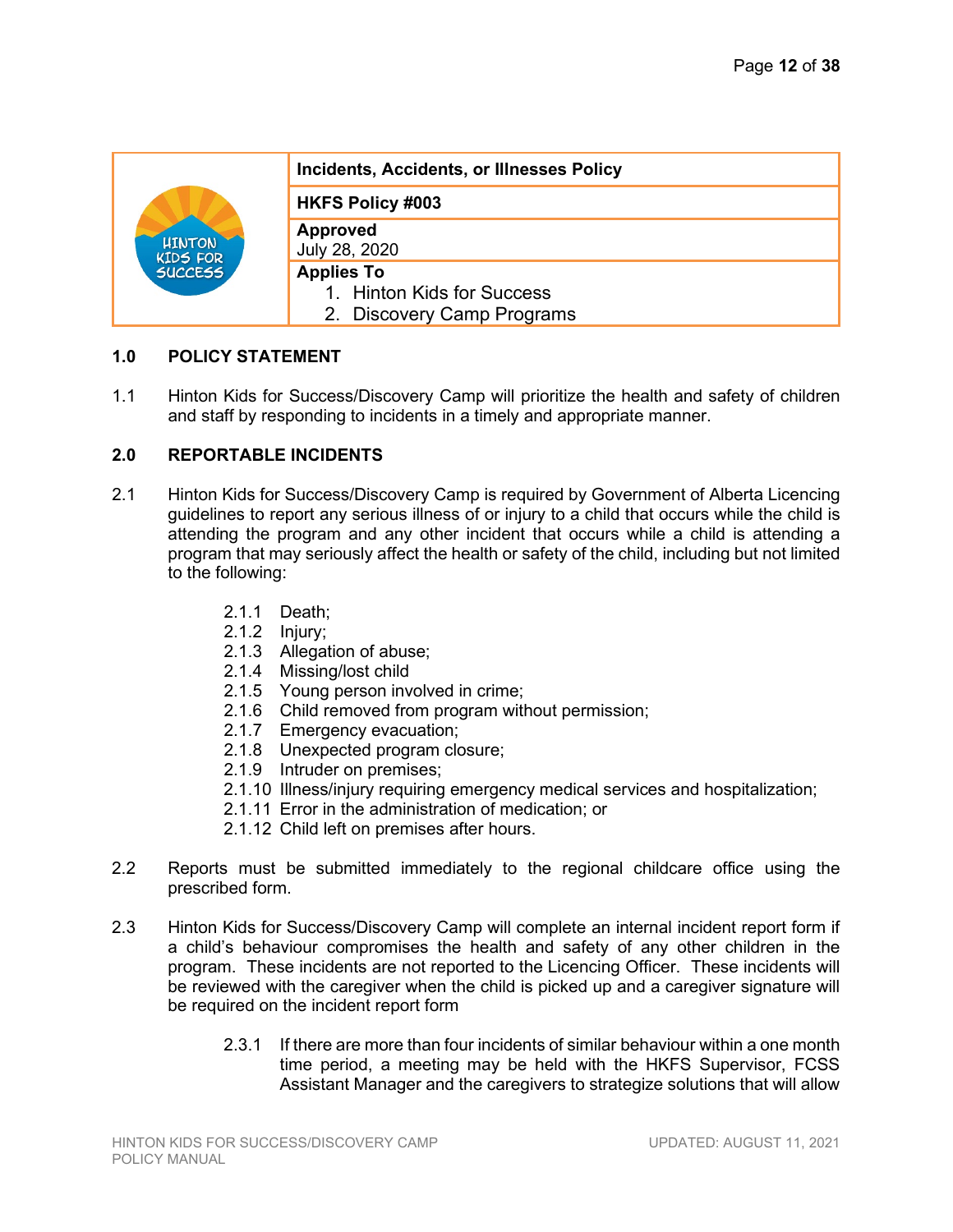the child to remain in the program while also ensuring the safety of the other children.

a) This behaviour can include bullying, toileting accidents, violent outbursts or any other behaviour that jeopardizes the health and safety of the other children in the program

#### **3.0 ACCIDENT OR ILLNESS PROCESS**

- 3.1 In the event that a child experiences an accident or serious illness while at Hinton Kids for Success/Discovery Camp, the Caregiver will be notified immediately.
	- 3.1.1 If Caregivers can not be reached, staff will contact the child's emergency contacts.
- 3.2 Hinton Kids for Success/Discovery Camp staff may provide or allow for the provision of health care to a child only if:
	- 3.2.1 The written consent of the child's Caregiver has been obtained; OR
	- 3.2.2 The health care provided is in the nature of first aid.
	- 3.2.3 If necessary, staff will contact emergency services. Any resulting costs will be the responsibility of the Caregiver.

#### **4.0 EMERGENCY PROCEDURES**

- 4.1 Emergency procedure signage must be posted throughout the Hinton Kids for Success/Discovery Camp facility.
- 4.2 Staff will be informed of emergency procedures through their orientation process, through ongoing training, and through emergency drills.
- 4.3 Children will be informed of emergency procedures through twice annual emergency drills, and through signage and developmentally appropriate information from staff.
- 4.4 In the case of a medical emergency involving a child, staff will take the following steps:
	- 4.4.1 Call 9-1-1 immediately;
	- 4.4.2 Treat child according to First Aid requirements;
	- 4.4.3 Alternate staff to contact parents and supervise other children;
	- 4.4.4 Consult Emergency Binder with child's emergency information;
	- 4.4.5 A staff person will remain with child, including in the ambulance and at the hospital, until the Caregiver or child's emergency contact arrives; and
	- 4.4.6 Contact Licensing Officer and complete Incident Report.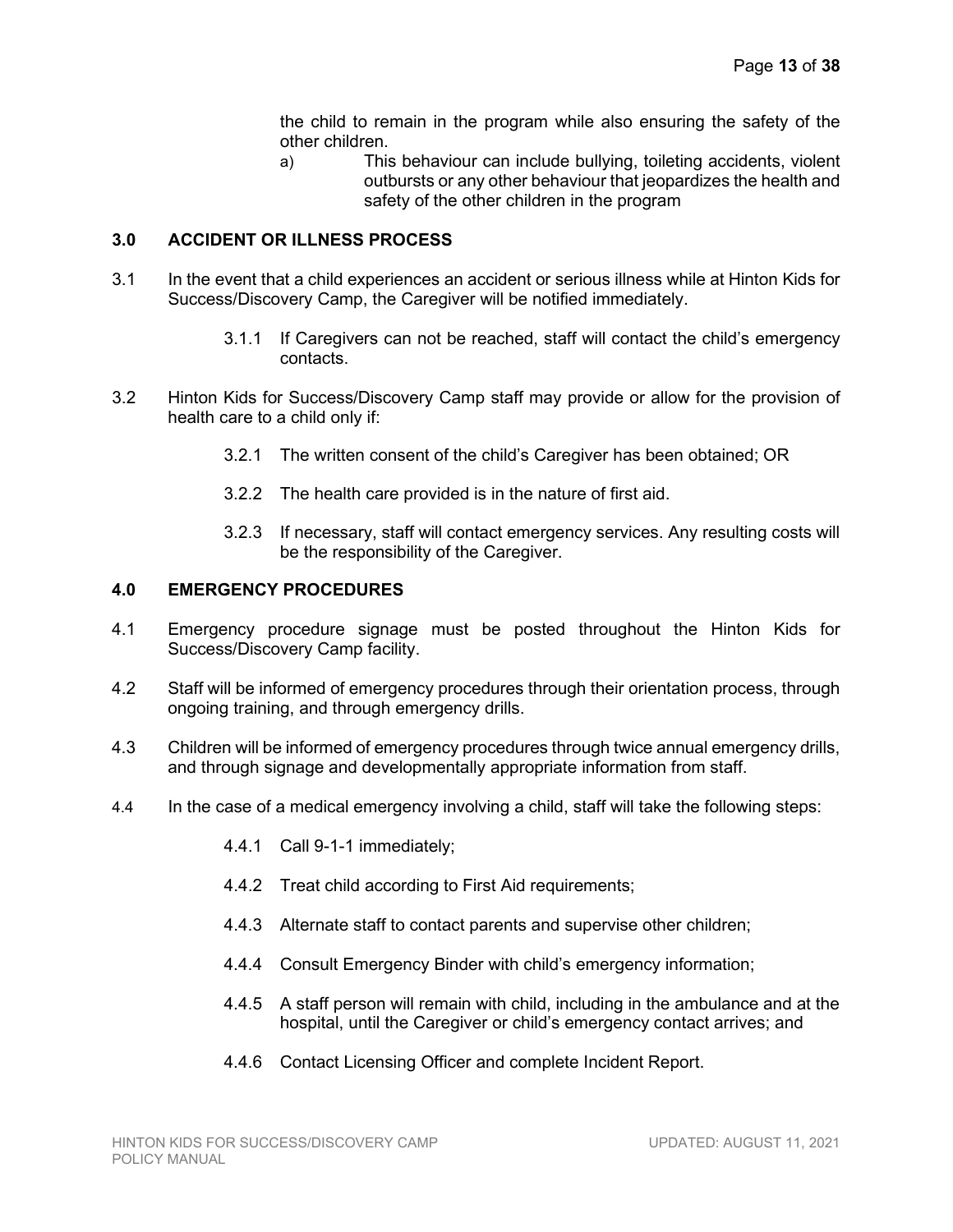# **5.0 FIRE EVACUATION/ BUILDING EVACUATION**

- 5.1 Procedure:
	- 5.1.1 Children will line up at nearest safe exit point;
	- 5.1.2 All children will be accounted for before exiting the building;
	- 5.1.3 One staff will exit with children, other staff will do a final sweep of the facility (kitchen, washrooms, storage rooms, stairways);
	- 5.1.4 All staff and children will meet at Muster Point (South East Side of Building); and
	- 5.1.5 Staff will contact parents.
- 5.2 If there is inclement weather (cold, snow, rain, wind, etc.), evacuation will continue to the Recreation Centre.
- 5.3 Any unexpected evacuation of the premises required an immediate call to the Licensing Officer and a report to be completed.

# **6.0 POWER OUTAGE**

6.1 In the event of a power outage at The West Fraser Guild, the fire detection system remains active and the use of flashlights and temporary lighting are available for staff and children to remain in the program space.

#### 6.2 Procedure

- 6.2.1 Procedure is dependent upon factors including cause, season, weather, time of day, length of care, and duration of the outage – the Hinton Kids for Success Supervisor or Coordinator will provide direction based on conditions.
- 6.2.2 The program may continue to remain open if:
	- a) Power is restored within 15 minutes; or
	- b) Staff get all clear to remain in the space by emergency personnel (if applicable); and
	- c) There is sufficient indoor lighting AND/OR temperatures outside allow for outdoor play, AND/OR alternate facilities are available.
- 6.2.3 Hinton Kids for Success/Discovery Camp may need to close or require an early pick up by Caregivers if:
	- a) There is an emergency situation that caused the outage resulting in unsafe conditions;
	- b) There is no viable alternative program space available;
	- c) Use of outdoor spaces is not possible (due to temperature or poor weather conditions);
	- d) Lighting is deemed inadequate to safely operate the program indoors;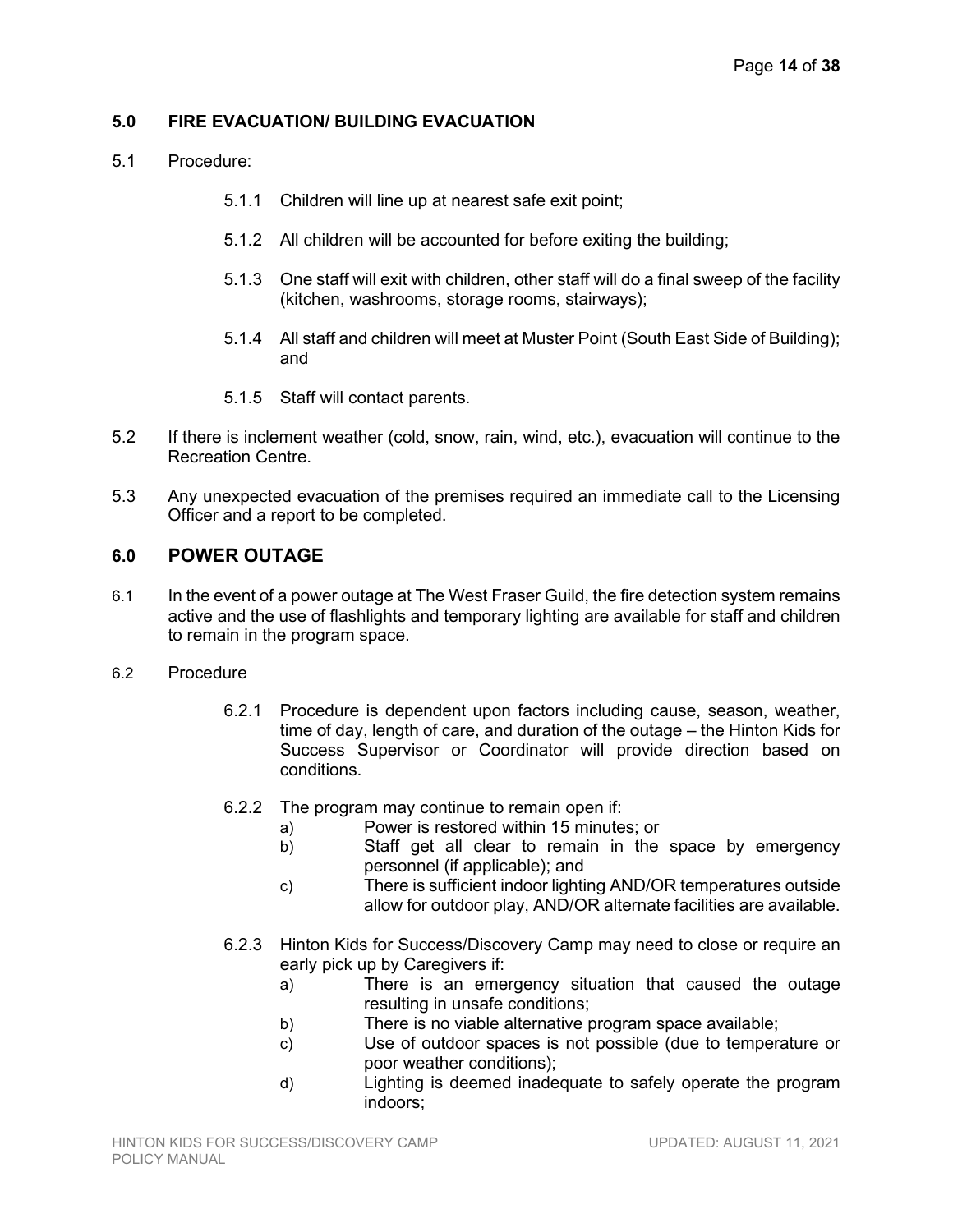- e) Power outage is an extended duration and power is not expected to return within a reasonable amount of time;
- f) There is extreme cold and the program space is not able to maintain reasonable required temperature ranges; and/or
- g) The Licensing Officer, Town of Hinton, or emergency personnel has deemed that the program must close early.
- 6.2.4 If early closure is required due to a power outage, Caregivers will be contacted to arrange early/alternate pickup time and/or location.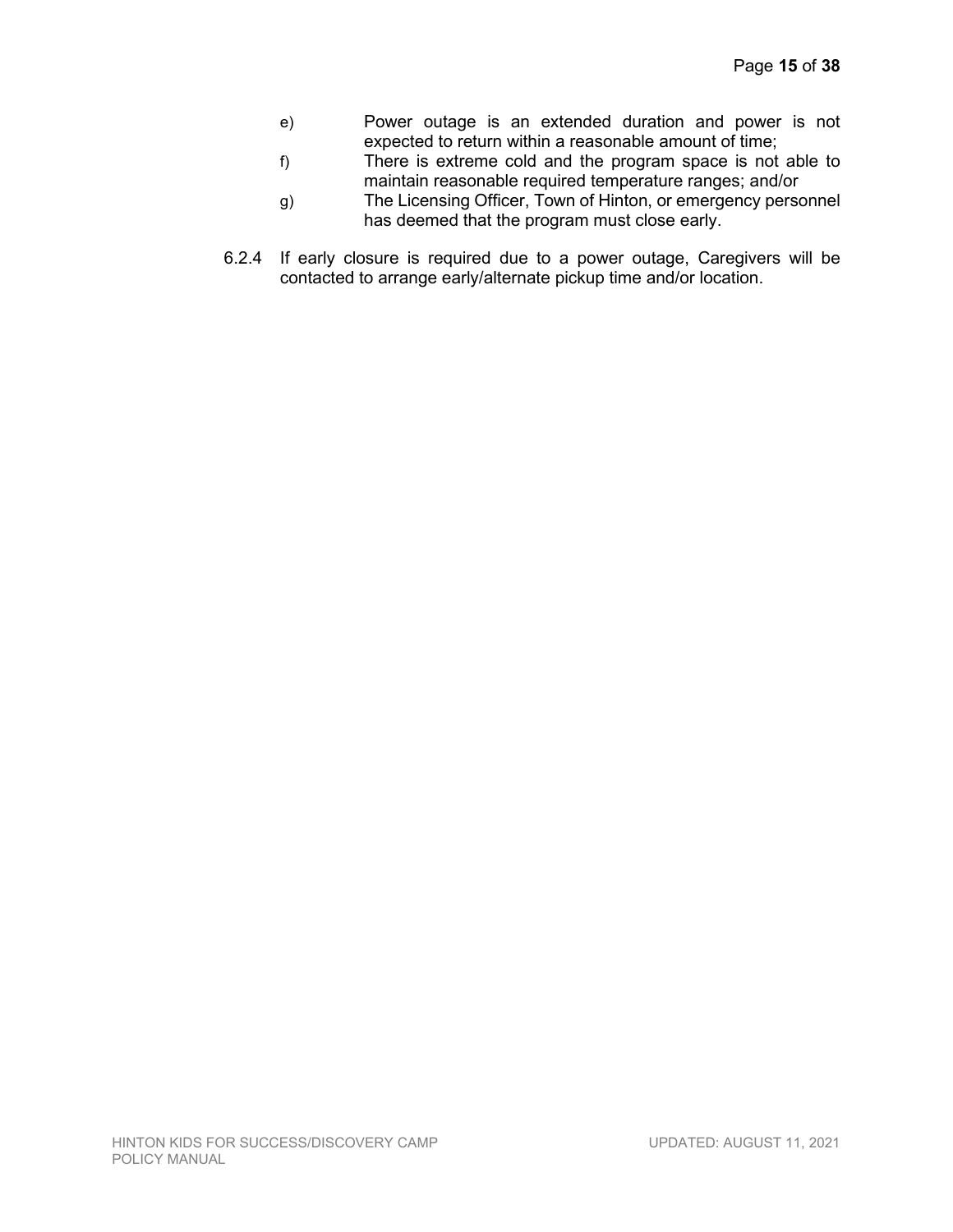| <b>HINTON</b><br>KIDS FOR<br>SUCCESS | <b>Health &amp; Wellness Policy</b>                                           |
|--------------------------------------|-------------------------------------------------------------------------------|
|                                      | <b>HKFS Policy #004</b>                                                       |
|                                      | <b>Approved</b><br>March 2, 2020                                              |
|                                      | <b>Applies To</b><br>1. Hinton Kids for Success<br>2. Discovery Camp Programs |

1.1 This Policy has been set to protect the health and well-being of children and staff at the Hinton Kids for Success and Discovery Camp Programs.

#### **2.0 ILLNESSES**

- 2.1 The Hinton Kids for Success Supervisor or Coordinator must be notified if a child has, or is suspected to have, a contagious disease including (but not limited to):
	- 2.1.1 Chicken Pox;
	- 2.1.2 Pink Eye;
	- 2.1.3 Hepatitis A/B;
	- 2.1.4 Ringworm;
	- 2.1.5 Influenza;
	- 2.1.6 Strep Throat;
	- 2.1.7 Head Lice/Lice;
	- 2.1.8 Tetanus;
	- 2.1.9 Measles;
	- 2.1.10 Meningococcal Meningitis;
	- 2.1.11 Mumps;
	- 2.1.12 Whooping Cough;
	- 2.1.13 Vomiting;
	- 2.1.14 Fever;
	- 2.1.15 Diarrhea
	- 2.1.16 New or unexplained rash or cough;
	- 2.1.17 Symptoms requiring greater care and attention than can be provided without compromising the care of the other children in the program; or
	- 2.1.18 Having or displaying any other illness or that may indicate that the child poses a health risk to persons on the program premises.
- 2.2 Children are not permitted to attend Hinton Kids for Success/Discovery Camp if they have, or are suspected to have, a contagious disease, including those listed in Section 2.1
- 2.3 To protect the health and safety of children and staff, children displaying symptoms of communicable diseases, illnesses, and other conditions are asked to stay at home or make alternative arrangements. The following are circumstances in which a child should not be brought to Hinton Kids for Success/Discovery Camp:
	- 2.3.1 Vomiting two or more times in the past twenty-four (24) hours;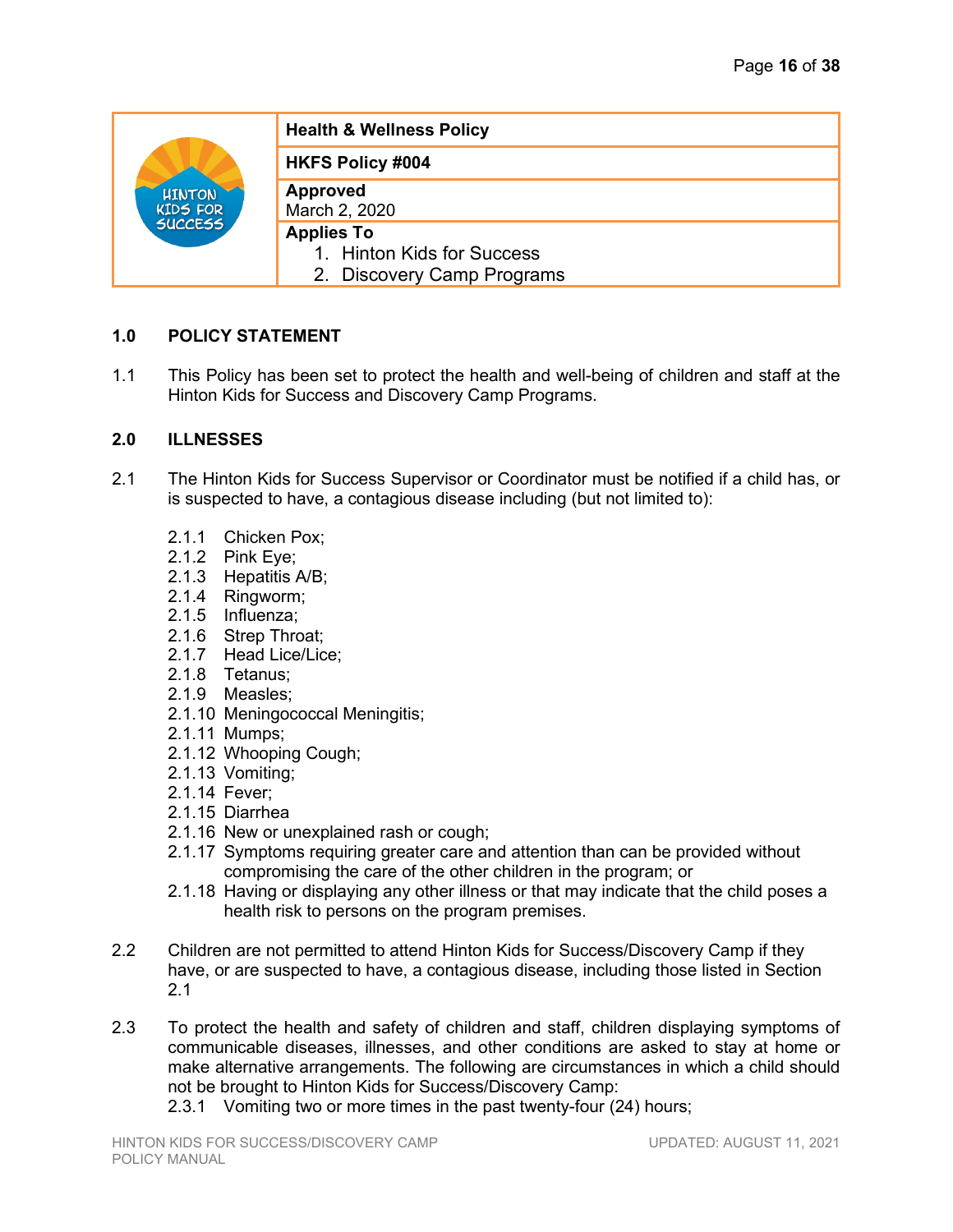- 2.3.2 Fever (even if the fever is being controlled by medication);
- 2.3.3 Diarrhea;
- 2.3.4 Rash;
- 2.3.5 Sore throat and/or swollen glands;
- 2.3.6 Eye infection (including Pink Eye); or
- 2.3.7 Is otherwise displaying symptoms of being unwell including lethargy, irritation, or emotional outbursts.
- 2.4 If a child is suspected of being ill, staff may utilize a non-contact thermometer to gauge temperature.
- 2.5 If a child demonstrates symptoms listed in section 2.3, a Caregiver will be contacted to immediately pick up the child.
	- 2.5.1 If the Caregiver is not able to be reached, the child's emergency contact(s) will be contacted.
	- 2.5.2 If there is no Caregiver or emergency contact able to pick up their child, medical services will be sought on the child's behalf if necessary, and the proper authorities will be notified, at the sole expense of the Caregiver.
	- 2.5.3 Until such time that the child is picked up, the child will be made comfortable in a separate space away from other children under staff supervision.
		- a) This space will be either a Hinton Kids for Success/Discovery Camp space from which all children must vacate OR a staff office.
		- b) This space must have a closed door to ensure the sick child is isolated from the other children and at a safe distance.
		- c) The space will be sanitized before others are allowed to re-enter the space.
- 2.6 In the case of an illness, Hinton Kids for Success staff will complete a report detailing: the name of the child, the date the child was observed to be ill, the name of the staff person who identified the child was ill, the time the Caregiver was initially contacted, the name of the staff person who contacted the Caregiver, the time the child was removed from the program, and the date the child returned to the program. This report will be made available to the child's caregiver.
- 2.7 Hinton Kids for Success/Discovery Camp reserves the right to refuse care to a child generating concern for contagious or communicable illnesses.
- 2.8 Children must be symptom free for a minimum of 24 hours before returning to the program.
- 2.9 Staff may request a Doctor's Note indicating that the child is no longer contagious before being permitted to return to the program.

# **3.0 ALLERGIES**

- 3.1 Caregivers must make the Hinton Kids for Success Supervisor or Coordinator provide, in writing, details of any food allergies/restrictions their child may have.
	- 3.1.1 If there are any food allergy/restriction changes, staff must be notified immediately.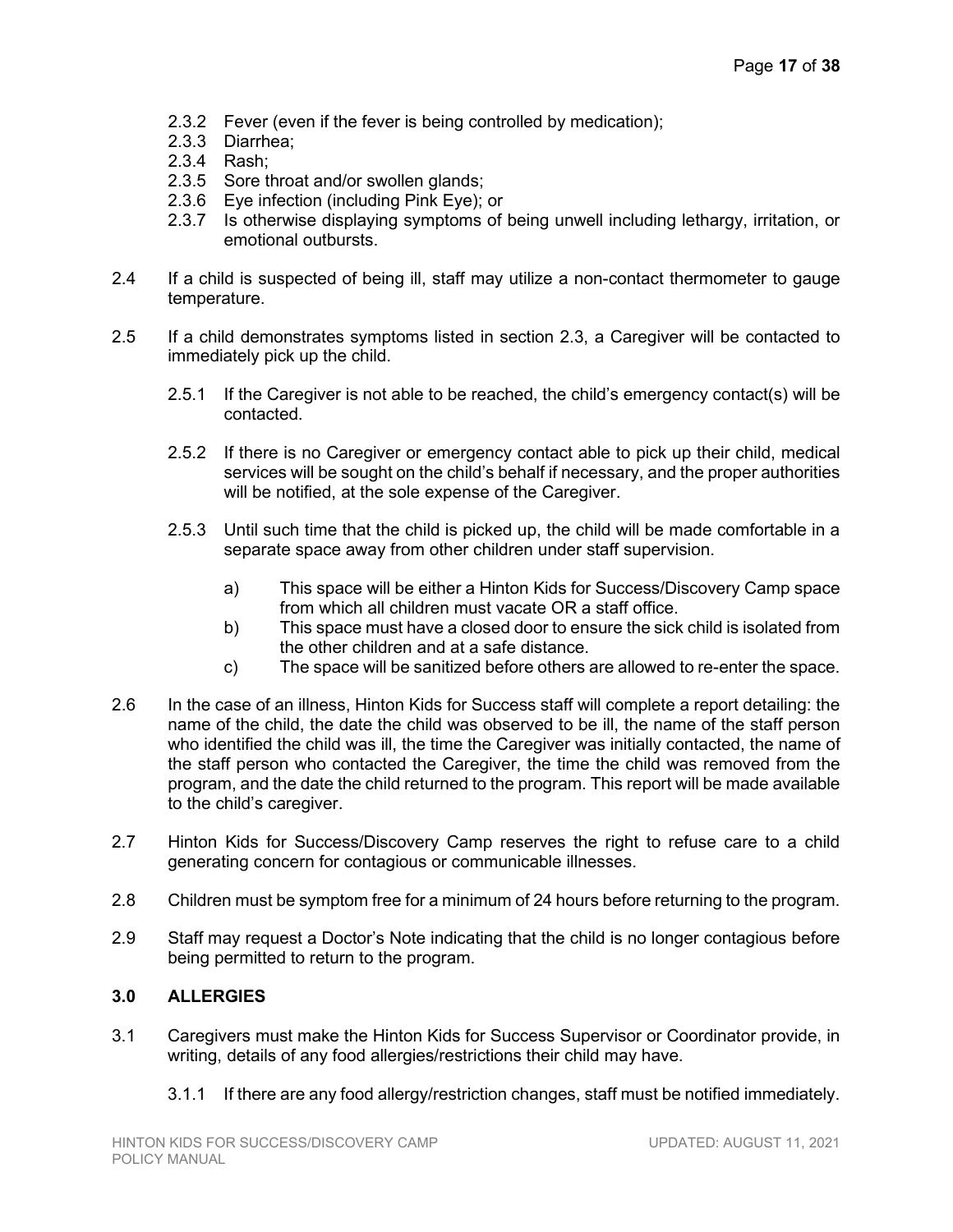3.2 Caregivers must provide any required medications or treatments, along with detailed instructions, in the case of allergies (e.g. Epi Pen).

# **4.0 MEDICATION ADMINISTRATION**

- 4.1 The following processes for the administration of medications are strictly adhered to:
	- 4.1.1 All medication must be administered to children by staff.
	- 4.1.2 Staff are unable to administer any form of medication to children without signed authorization by Caregivers.
		- a) Caregivers must indicate the medication/remedy to be taken, dosage, dates and times to be administered, and any special instructions with their signature and date of authorization.
		- b) Caregivers must consent to medication being stored in an accessible location that is known to staff and is portable to being on off-site trips.
	- 4.1.3 Any medication/herbal remedies not in their original containers will not be administered.
	- 4.1.4 If written authorization is obtained, it will be administered according to the label directions.
	- 4.1.5 If medication is administered, the following information must be recorded:
		- a) Name of medication;
		- b) Time of administration;
		- c) Amount administered; and
		- d) Initials of the person who administered the medication.
	- 4.1.6 Medication will be stored away from children in a locked cabinet with the following exception:
		- a) If a Caregiver provides written authorization that permits their child to keep emergency medication with them, they may do so but only in a location accessible to themselves, such as a fanny pack. Should it become accessible to other children in any way, the medication will then be stored with other emergency medications.
	- 4.1.7 Parents will be notified both when the medication is given to their child and again when their child is picked up. Information will include child's complaint leading to medication distribution and time of medication distribution

#### **5.0 HEALTH CARE**

- 5.1 Staff may provide or allow for the provision of health care to a child only if:
	- 5.1.1 The written consent of the child's Caregiver has been obtained; OR
	- 5.1.2 The health care provided is in the nature of first aid.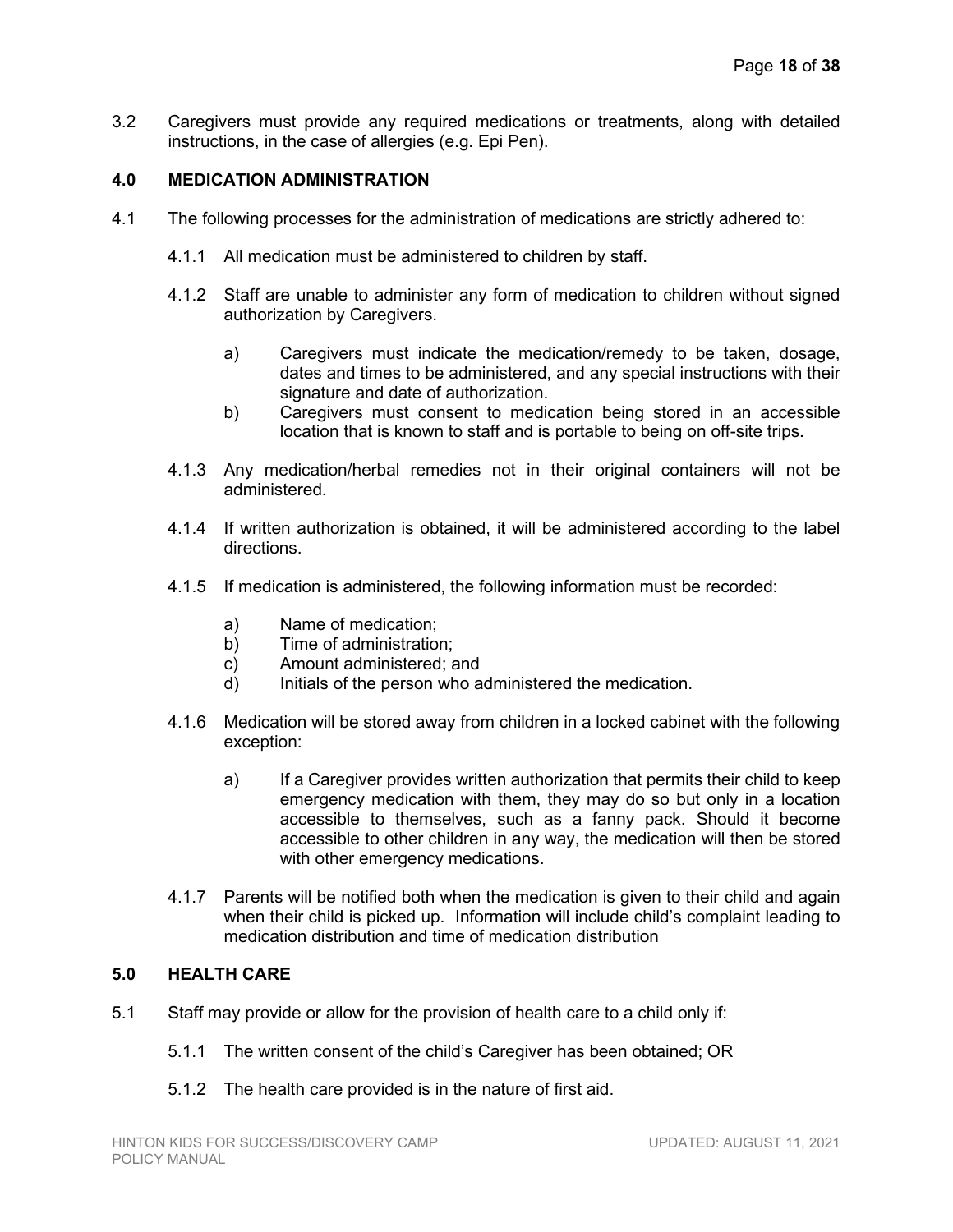# **6.0 TOILET TRAINING**

- 6.1 Hinton Kids for Success/Discovery Camp understands the developmental differences in children, but requires children attending the program to be toilet trained for sanitary reasons.
	- 6.1.1 Children must be able to go to the washroom and know when they need to go to the washroom on their own.
	- 6.1.2 In the case of an accident, the child will be asked to change clothes (if possible). If changing is not possible, Caregivers will be contacted and the child will be moved to a separate, easily cleaned area until Caregivers are able to pick up the child
	- 6.1.3 If the child has had three (3) accidents within one (1) month, a meeting will be set between the Hinton Kids for Success Supervisor and FCSS Assistant Manager and the child's Caregivers to develop plans for next steps. Next steps may include the expectation for the child to temporarily wear disposable underwear while at the program.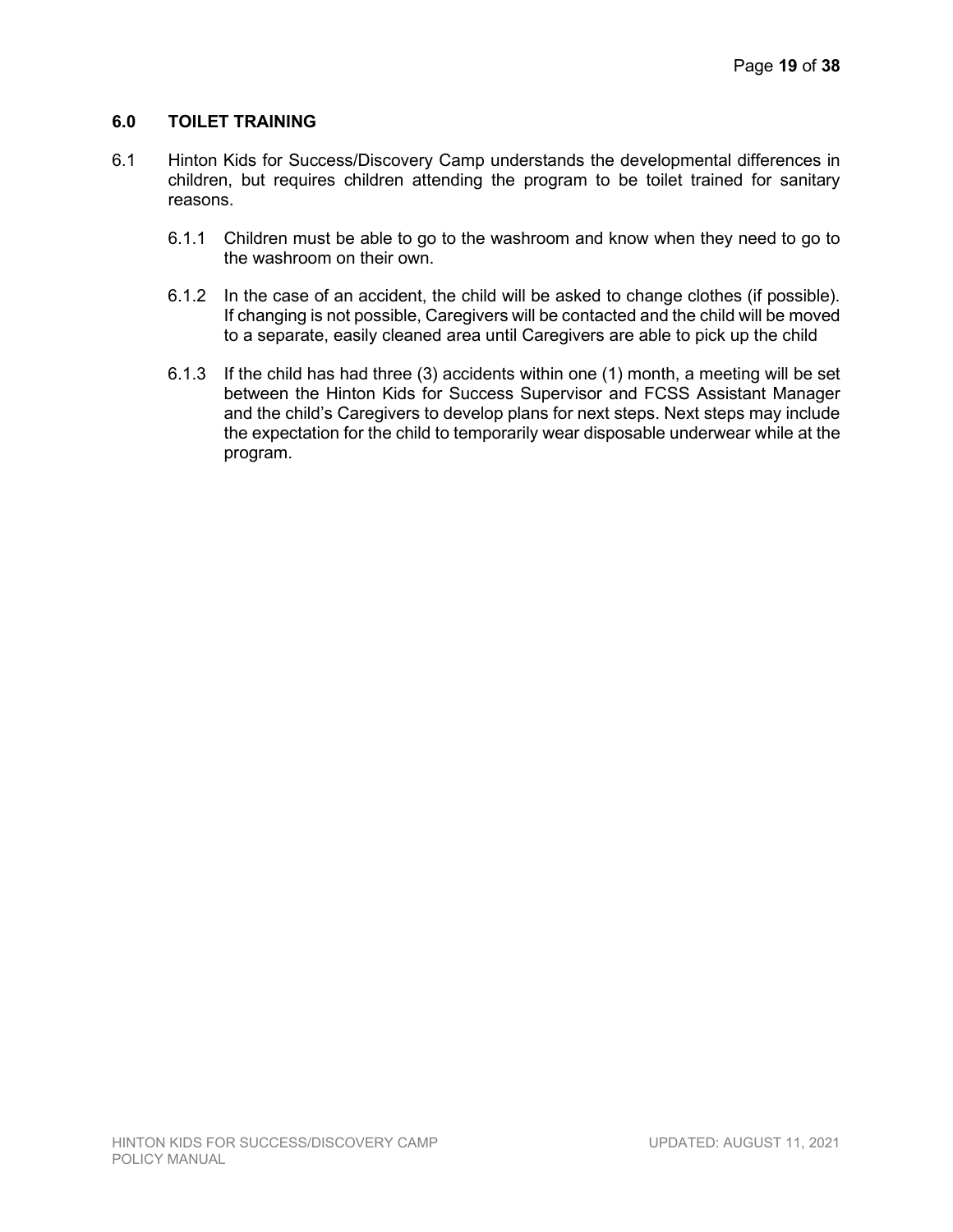| <b>HINTON</b><br>KIDS FOR<br>SUCCESS | <b>Bullying Policy</b>                                                        |
|--------------------------------------|-------------------------------------------------------------------------------|
|                                      | <b>HKFS Policy #005</b>                                                       |
|                                      | <b>Approved</b><br>April 20, 2020                                             |
|                                      | <b>Applies To</b><br>1. Hinton Kids for Success<br>2. Discovery Camp Programs |

1.1 This policy sets the definitions, procedures, and consequences of bullying behaviour.

# **2.0 DEFINITION**

- 2.1 Bullying involves the deliberate use of intimidation, aggression, and/or cruelty with the aim of hurting another person. These include but are not limited to:
	- 2.1.1 Emotional/Social: exclusion, shunning, tormenting;
	- 2.1.2 Physical: Pushing kicking, hitting, any use of violence;
	- 2.1.3 Verbal: Name-calling, harassment, ridiculing, verbally attacking or threatening others;
	- 2.1.4 Cyber/Graphic: Using computer, other technology (cell phones, cameras) to harass or threaten others;
	- 2.1.5 Racist: racial gestures, slang, threats based on racial characteristics;
	- 2.1.6 Sexual: Unwanted physical contact, sexual threatening or abusive comments; or
	- 2.1.7 Any other misuse of power exerted on others for hurtful intentions; this includes falsely accusing others of bullying behaviour.

# **3.0 EXPECTATIONS**

- 3.1 All staff, children, and Caregivers should be aware that bullying behaviours of any kind are not permitted, excused, or tolerated.
- 3.2 Any bullying behaviours that are reported or observed will be addressed promptly and effectively.
- 3.3 Should anyone witness bullying behaviours, it is expected that they report it to a Hinton Kids for Success/Discovery Camp staff member immediately, so it can be addressed at that time.

#### **4.0 PROCEDURES**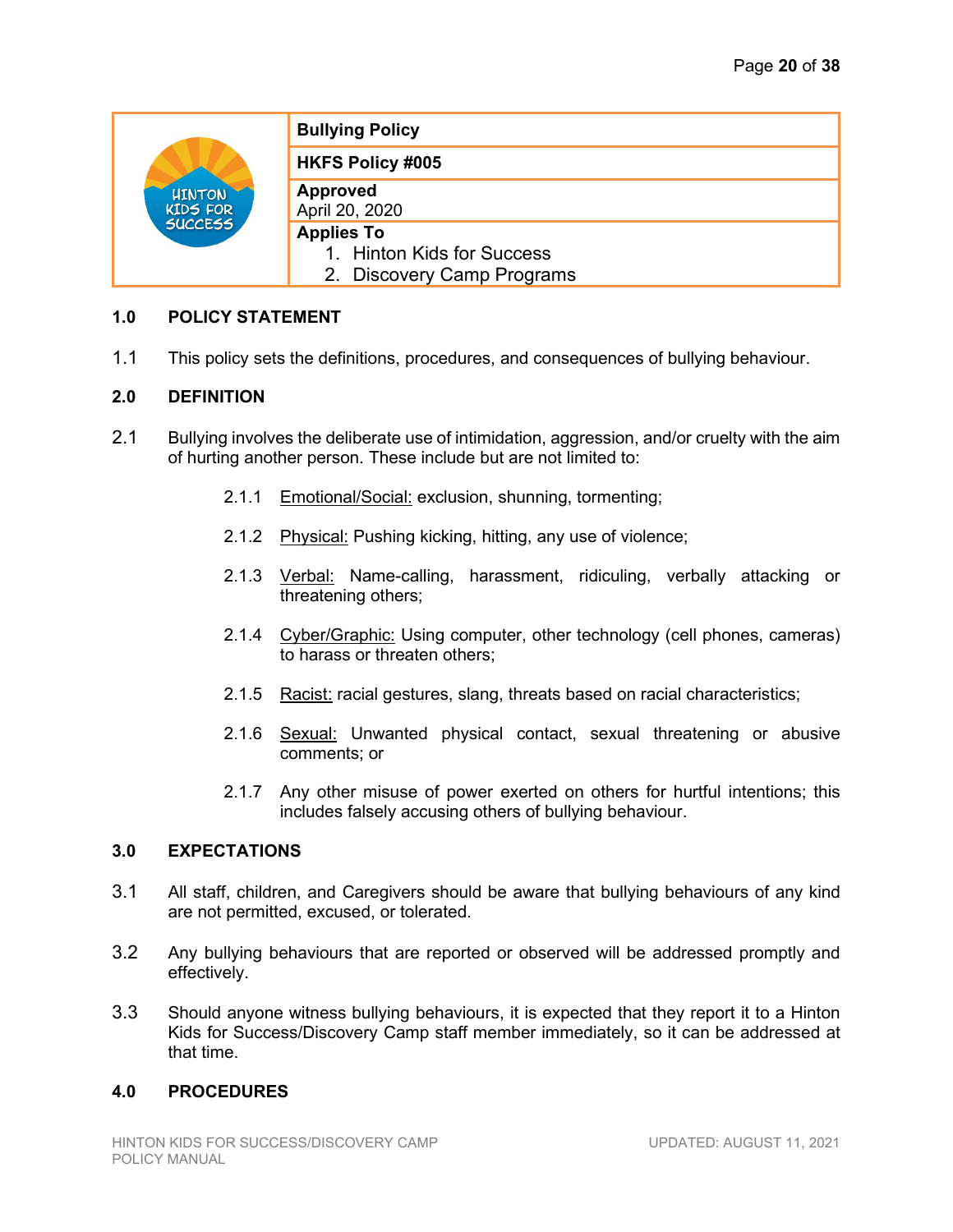- 4.1 Should Bullying behaviours occur, the following steps will be taken:
	- 4.1.1 Identify: Children, staff, and Caregivers will work towards proactively identifying potential and present bullying behaviours before incidents occur. If the child has displayed bullying behaviours in the past, Caregivers must disclose this upon registration and a meeting will be arranged to review proactive solutions.
	- 4.1.2 Report: If an incident occurs, the incident must be reported to staff at the time it occurs or is observed. If a Caregiver becomes aware of bullying behaviour, the Caregiver is required to report this information to Hinton Kids for Success staff as soon as possible.
	- 4.1.3 Investigate: Staff will gather all relevant information related to the bullying incident. Staff must attempt to consult each individual involved or who witnessed the bullying behaviours.
	- 4.1.4 Incident Report: Staff must write an incident report and notify the Hinton Kids for Success Supervisor. Caregiver involvement will then be determined.
	- 4.1.5 Inform Caregivers: If required, the Caregivers will be informed of the incident.
	- 4.1.6 Meetings: A private meeting may be scheduled with the Caregivers to discuss the behaviours. Children may or may not be required to attend.
	- 4.1.7 Stop Behaviour: Bullying behaviours must be stopped. Staff, children, and Caregivers must make every effort to create behaviour change.
	- 4.1.8 Consult Police: Police will be alerted if the situation warrants assistance.
	- 4.1.9 Next Steps: Appropriate next steps will be identified. If no solution can be identified, consequences may involve temporary or permanent expulsion from the Hinton Kids for Success/Discovery Camp Program(s). Such removal for cause will not warrant a refund of fees paid.

# **5.0 CONSEQUENCES**

- 5.1 Various factors will be used to determine potential consequences. These factors include the age, development, and maturity level of those involved, history and/or patterns of behaviour, severity of incident, context, relationship between those involved, and other surrounding circumstances.
- 5.2 Children will be asked to participate in the review process of determining an appropriate consequence. Any consequences applied will be relevant to the situation. Only those involved in the bullying situation will have consequences imposed on them. Applied consequences will result in fair and equitable treatment to those involved.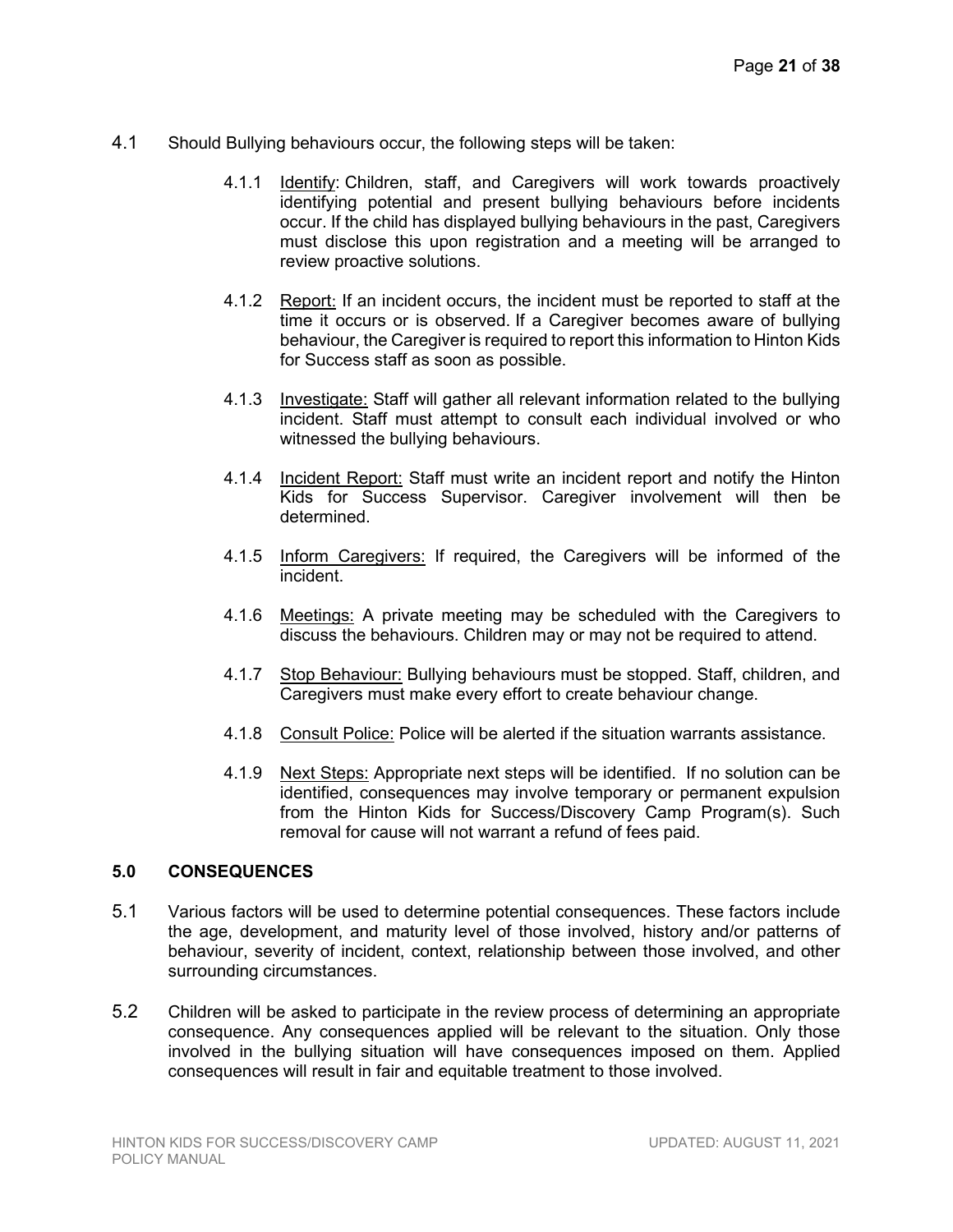- 5.3 Consequences for bullying behaviours will be consistent with the Hinton Kids for Success Child Disciplinary Policy #003. Consequences may include but are not limited to:
	- 5.3.1 Time and space for children to resolve the conflict and create solutions;
	- 5.3.2 Discussion of bullying behaviours and respect for the environment and others;
	- 5.3.3 Limiting choices;
	- 5.3.4 Developing activities to address behaviours that reinforce positive behaviours;
	- 5.3.5 The development of an action plan or behavioural contract, in collaboration with the Caregiver and any appropriate external systems such as school or any other agency that may already be involved with the child;
	- 5.3.6 Ongoing and enhanced supervision of problematic behaviours;
	- 5.3.7 Referral to community organizations/agencies;
	- 5.3.8 Expulsion from the program; and/or
	- 5.3.9 Consultation of the police.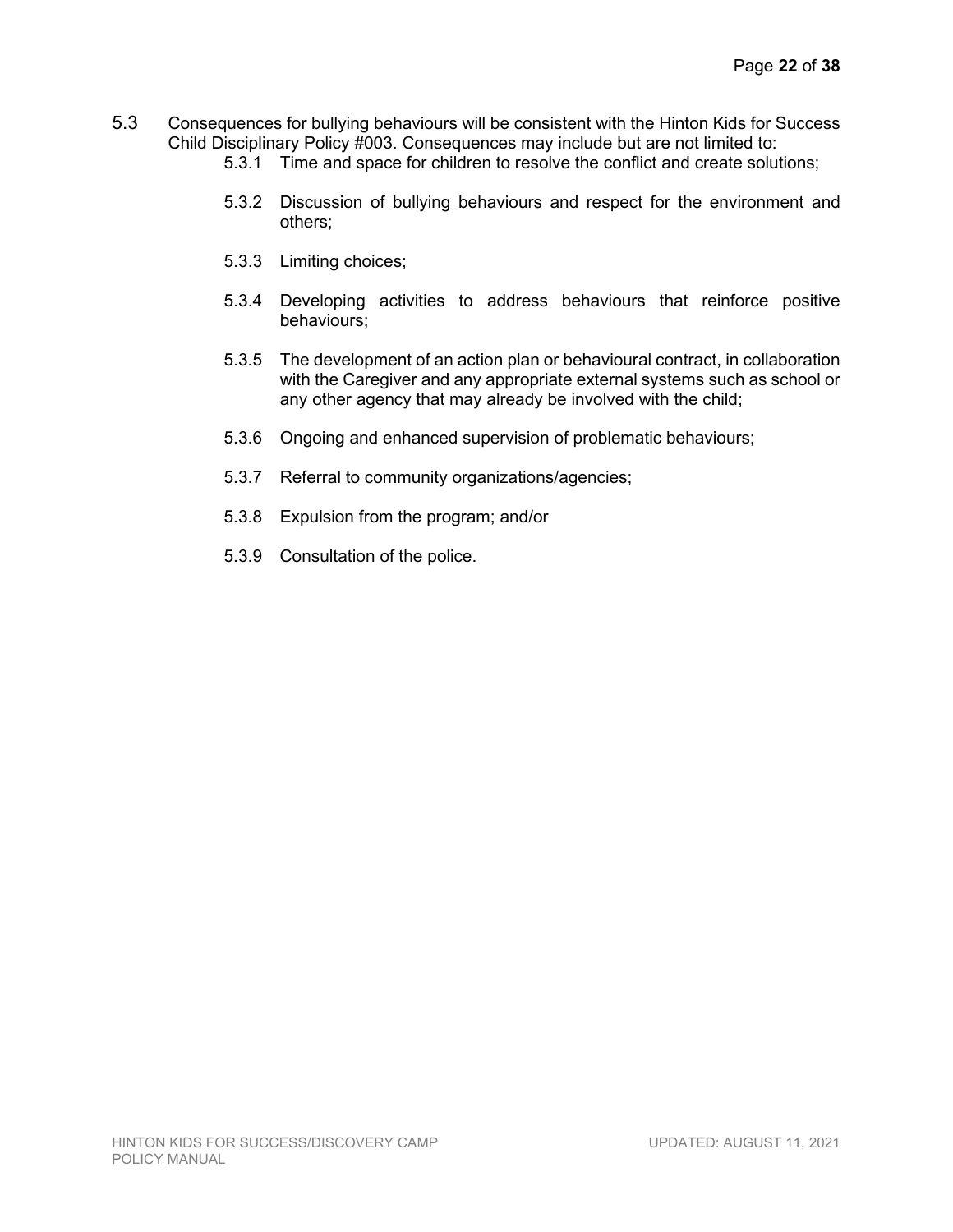

# **Fees, Refund, & Credit Policy**

# **HKFS Policy #006**

# **Applies To**

- 1. Hinton Kids for Success
- 2. Discovery Camp

# **1.0 POLICY STATEMENT**

1.1 This Policy sets fees and outlines the parameters for the issuance of refunds and credits for the Hinton Kids for Success and Discovery Camp Programs.

# **2.0 HINTON KIDS FOR SUCCESS SCHOOL-YEAR FEES**

- 2.1 Monthly fees must be paid in full prior to the commencement of care.
- 2.2 Fees can be paid online through the iCare software using Visa or Mastercard
	- 2.2.1 If unable to pay online, fees are to be paid via cheque or cash at the Family and Community Support Services Office (821 Switzer Drive).
- 2.3 Fees for Full-Day Care on scheduled non-school days are separate from regular afterschool care fees (excluding five-month contract).
- 2.4 All enrollment types do not include transportation, see HKFS Policy #005- Drop off and Pick up Policy.
- 2.5 Initial Payment
	- 2.5.1 If registration occurs thirty-one (31) days or more prior to commencement of care a non-refundable, non-creditable registration fee of \$100.00 is required upon registration to reserve care.
		- a) This deposit will apply to the first month of Enrollment Fees.
	- 2.5.2 If registration occurs thirty (30) days or fewer prior to commencement of care the full Enrollment Fee is required upon registration to reserve care.

# 2.6 All Inclusive Enrollment- 5 Month Term Contract Plan;

- 2.6.1 2 Terms:
	- a) Fall/Winter September 01 to January 31
	- b) Winter/Spring February 01 to June 30
- 2.6.2 All Inclusive Enrollment fees are \$400 per month, per child, for a locked in 5-month term for a total of \$2,000.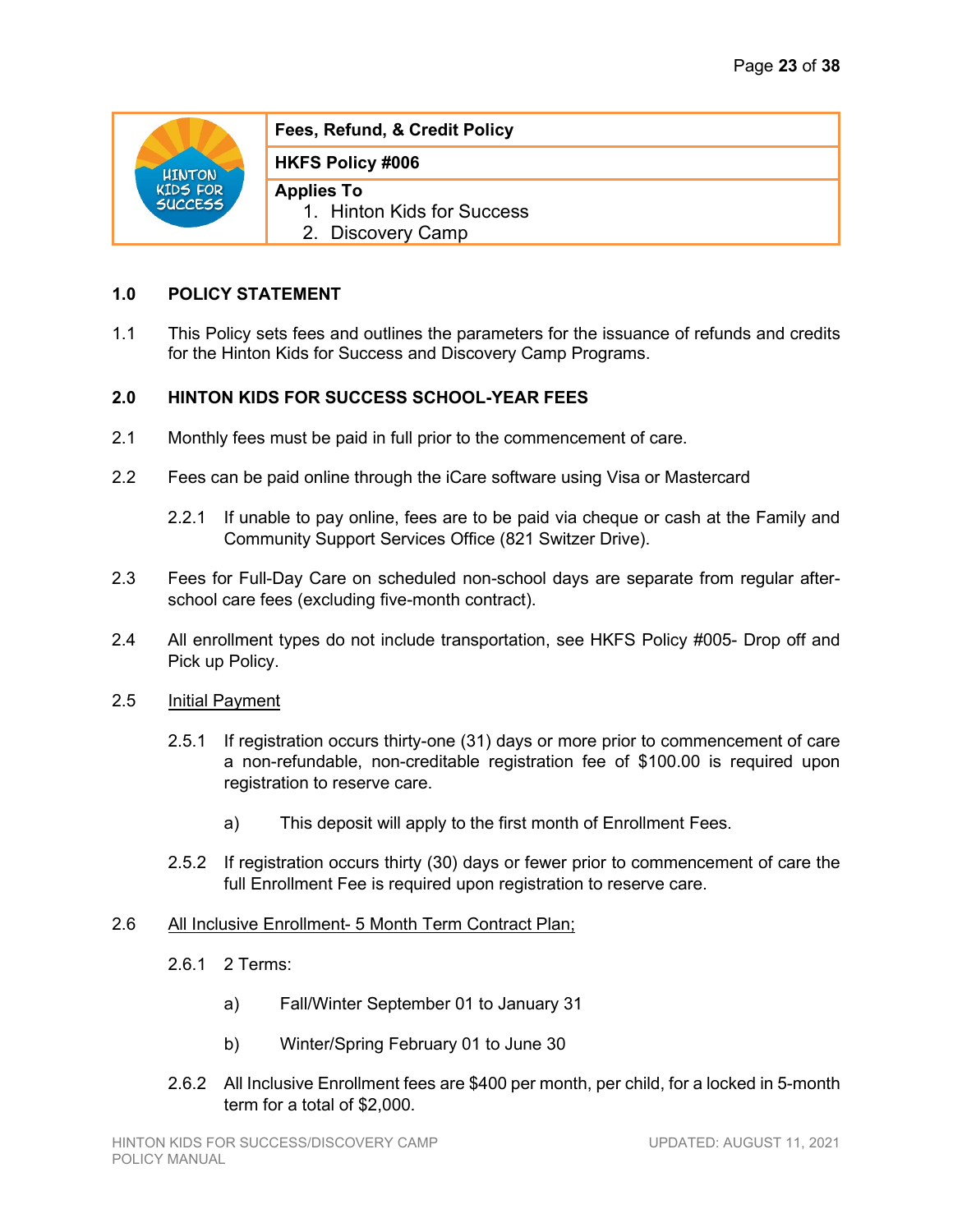- 2.6.3 All Inclusive Enrollment guarantees childcare for operating regular school days for after-school care from the hours of 3:00 p.m. to 6:00 p.m.
- 2.6.4 All Inclusive Enrollment also includes all pre-scheduled non-school days for that 5 month term. \*See Full-Day Care.
- 2.6.5 Payment options include credit card (through iCare), postdated cheques, automatic withdrawal for bank account (48Hours notice) or a one-time payment.

#### 2.7 Full-Time Enrollment- Month by Month Plan

- 2.7.1 Full-Time Enrollment fees are \$375.00 per month, per child.
- 2.7.2 Full-Time Enrollment guarantees childcare for operating regular school days for after-school care from the hours of 3:00 p.m. to 6:00 p.m.

#### 2.8 Part-Time Enrollment- Month by Month Plan

- 2.8.1 Part-Time Enrollment fees are \$250.00 per month, per child.
- 2.8.2 Part-Time Enrollment provides childcare for up to ten (10) regular school days for after-school care from the hours of 3:00 p.m. to 6:00 p.m.

#### 2.9 Drop-In Care

- 2.9.1 Drop-In Care fees are \$25.00 per day, per child for regular school days for afterschool care from the hours of 3:00 p.m. to 6:00 p.m.
- 2.9.2 Drop-In Care is only available permitting space in the program.

# 2.10 Full-Day Care

- 2.10.1 Full-Day Care is booked and charged separately from Full-Time, Part-Time (Month by Month), or Drop-In Care and applies to all pre-scheduled non-school weekdays (e.g. Spring Break, Teachers' Convention).
- 2.10.2 Children that are enrolled in Full-Time or Part-Time (Month by Month Plan) Care are charged \$25 per day for Full-Day Care.
- 2.10.3 Children that access Drop-In Care or that have not attended Hinton Kids for Success within the last month are charged \$40.00 per day for Full-Day Care.
- 2.10.4 All Inclusive 5 Month Contract Plan includes non-school day access at no extra charge (all days included in the monthly fee). \*Sign up for non-school days is done at the beginning of the term and any days not originally signed up for are subject to availability.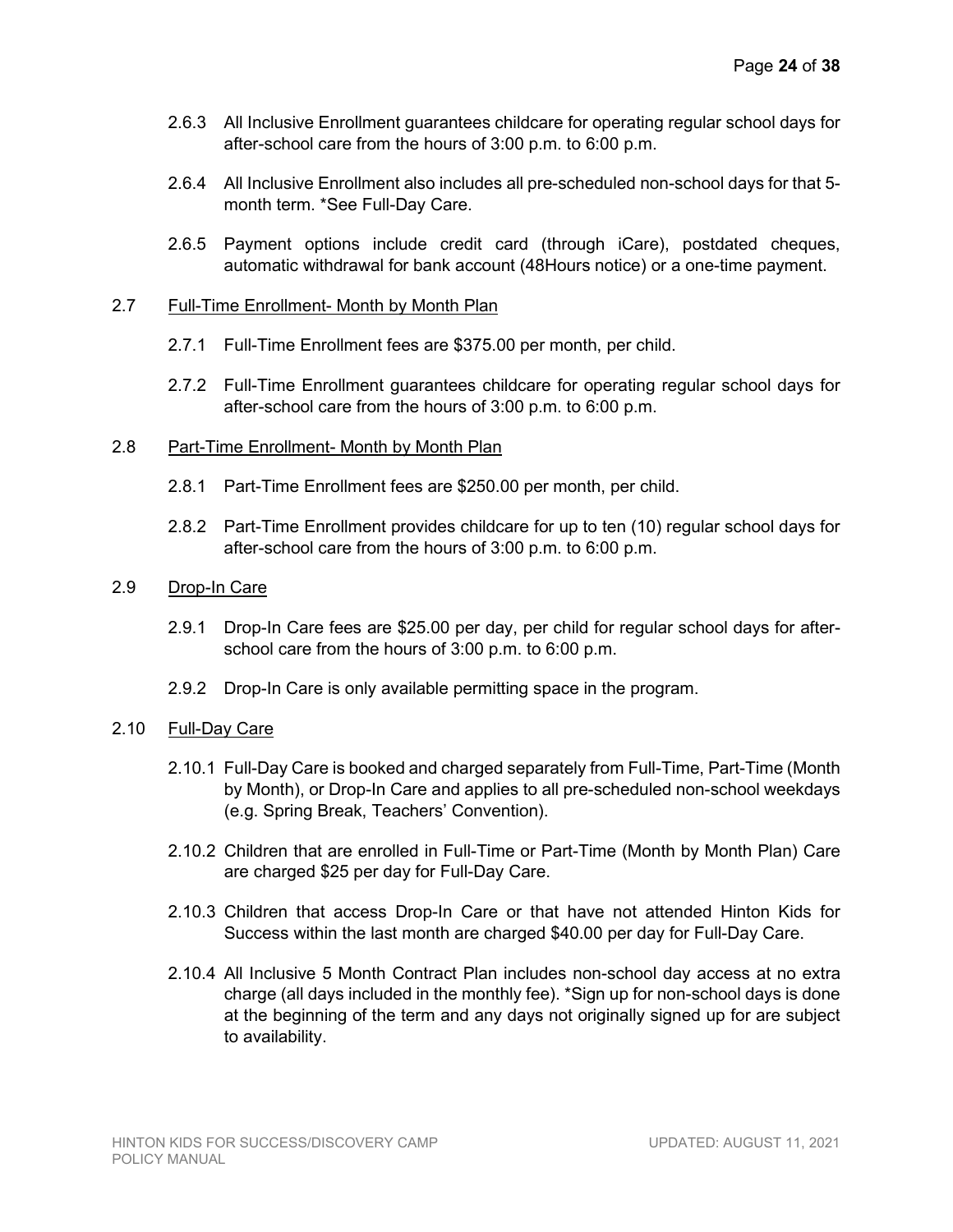# 2.11 Subsidies

- 2.11.1 Families that may be eligible for a subsidy may contact the FCSS Administrative Assistant at 780-865-6036 for more information.
- 2.11.2 It is the responsibility of each family to apply for and access subsidy funding. More information on provincial subsidy is available at: [https://www.alberta.ca/child-care](https://www.alberta.ca/child-care-subsidy.aspx)[subsidy.aspx](https://www.alberta.ca/child-care-subsidy.aspx)

#### 2.12 Transportation \* Also see section 7.2

- 2.12.1 Any transportation fees are separate from the above outlined program fees.
	- a) Some field trips/activities that require transportation may have fees covered through the registration fee
	- b) Transportation Fees are **not** covered by subsidy and will be charged separate from program fees.
	- c) Transportation fees will be outlined in a separate transportation fee schedule.
		- **i)** Transportation offered for the month of September **only.** Cost will be \$20, for children that require transportation until their respected school division finalizes bussing lists.

# **3.0 DISCOVERY CAMP SUMMER FEES**

- 3.1 Fees must be paid in full prior to the commencement of care. Fees are \$40 per day, per child for Regular Days (Monday, Tuesday, Wednesday & Friday), \$50 per day, per child for Trip Days (Thursday) .
- 3.2 Fees can be paid online through the iCare software by credit card.
	- 3.2.1 If unable to pay online, fees are to be paid via cheque or cash in the Family and Community Support Services Office (821 Switzer Drive).
- 3.3 All fees for July care must be paid in full by **the second week of June each year**
- 3.4 All fees for August care must be paid in full by **the second week of July each year**

# **4.0 PENALTIES**

4.1 Late Pick Up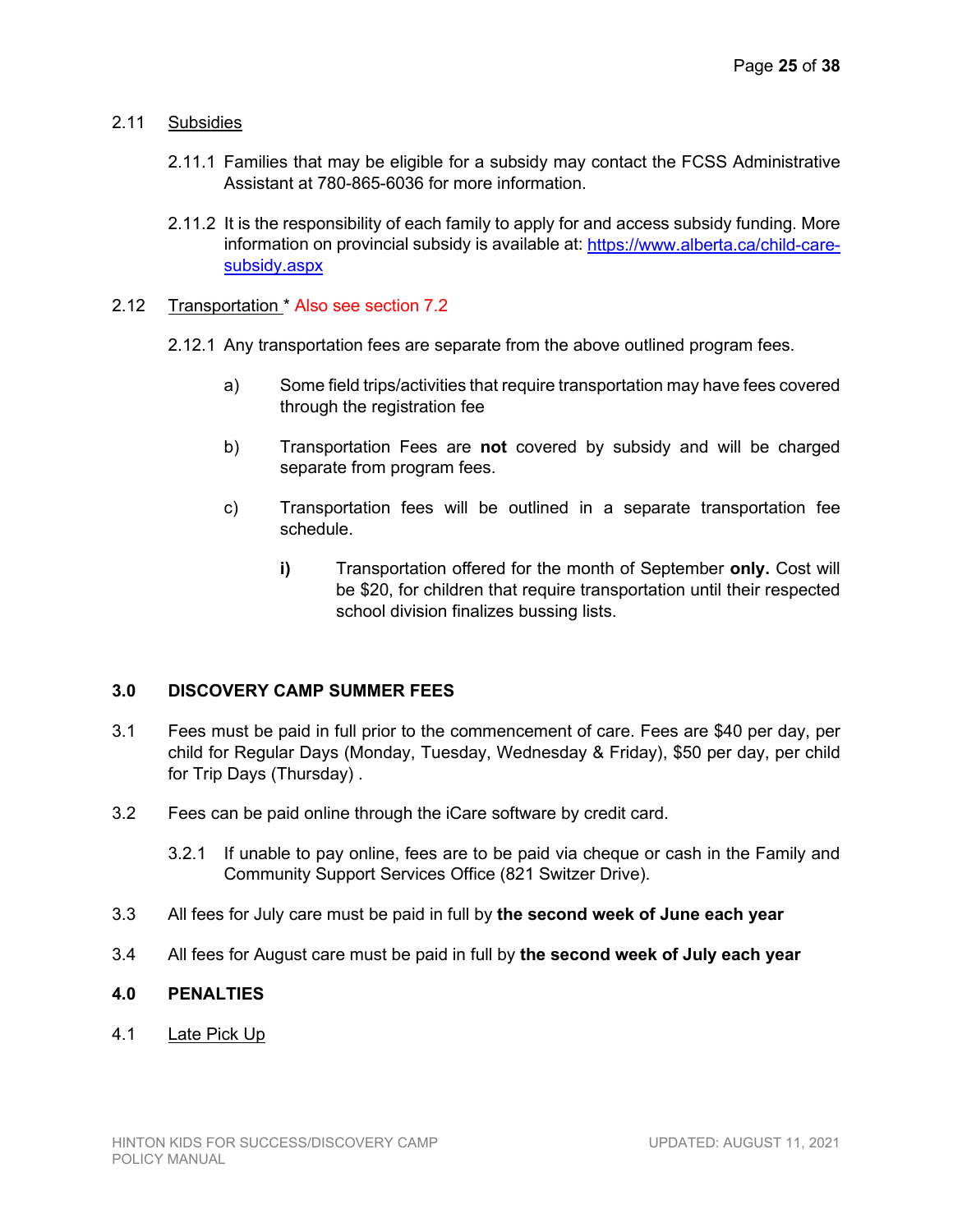- 4.1.1 After 6:05 p.m. during Hinton Kids for Success school-year care and 5:35 p.m. during Discovery Camp summer care, a penalty of \$30.00 per half hour per family will be charged if children are not picked up.
- 4.1.2 Time is calculated based on the clock in Hinton Kids for Success.

#### 4.2 Non-Sufficient Funds Cheques

4.2.1 There will be a charge of \$25.00 for all Non-Sufficient Funds Cheques processed.

#### 4.3 All Inclusive 5 Month Contract Plan

4.3.1 If the contract is broken, ie. Child no longer attends the program or care is no longer needed, the remaining amount of the contract is due immediately upon cancellation. Extreme circumstances with be considered and are at the discretion of the HKFS Supervisor and FCSS Assistant Manager and FCSS Manager.

#### **5.0 NON-PAYMENT & LATE FEES**

- 5.1 If families have not paid in full by the fifth day of the month, a penalty of 1.5% of the amount overdue will be applied, as per the Town of Hinton's policies.
- 5.2 If families have not paid by the end of the month, services will be terminated.
	- 5.2.1 Full payment includes the payment of any Late Pick Up or Non-Sufficient Funds Fees.

#### **6.0 REFUNDS**

6.1 Once payment has been made, fee refunds are not available.

# **7.0 CREDITS**

- 7.1 Credits are not issued for missed days.
- 7.2 The following exception(s) apply for Hinton Kids for Success school-year Full-Time Care:
	- 7.2.1 If the child will be absent for a full month of care, a credit may be issued if the Caregiver indicates that care is not needed at least two weeks (fourteen days) before the scheduled month of care.
	- 7.2.2 This does not apply to the All Inclusive Enrollment option.
- 7.3 The following exception(s) apply for Hinton Kids for Success school-year Part-Time or Drop-In Care and Discovery Camp summer care:
	- 7.3.1 The Caregiver indicates that a specific date of care is not needed at least one week (seven clear days) before the scheduled date of care; or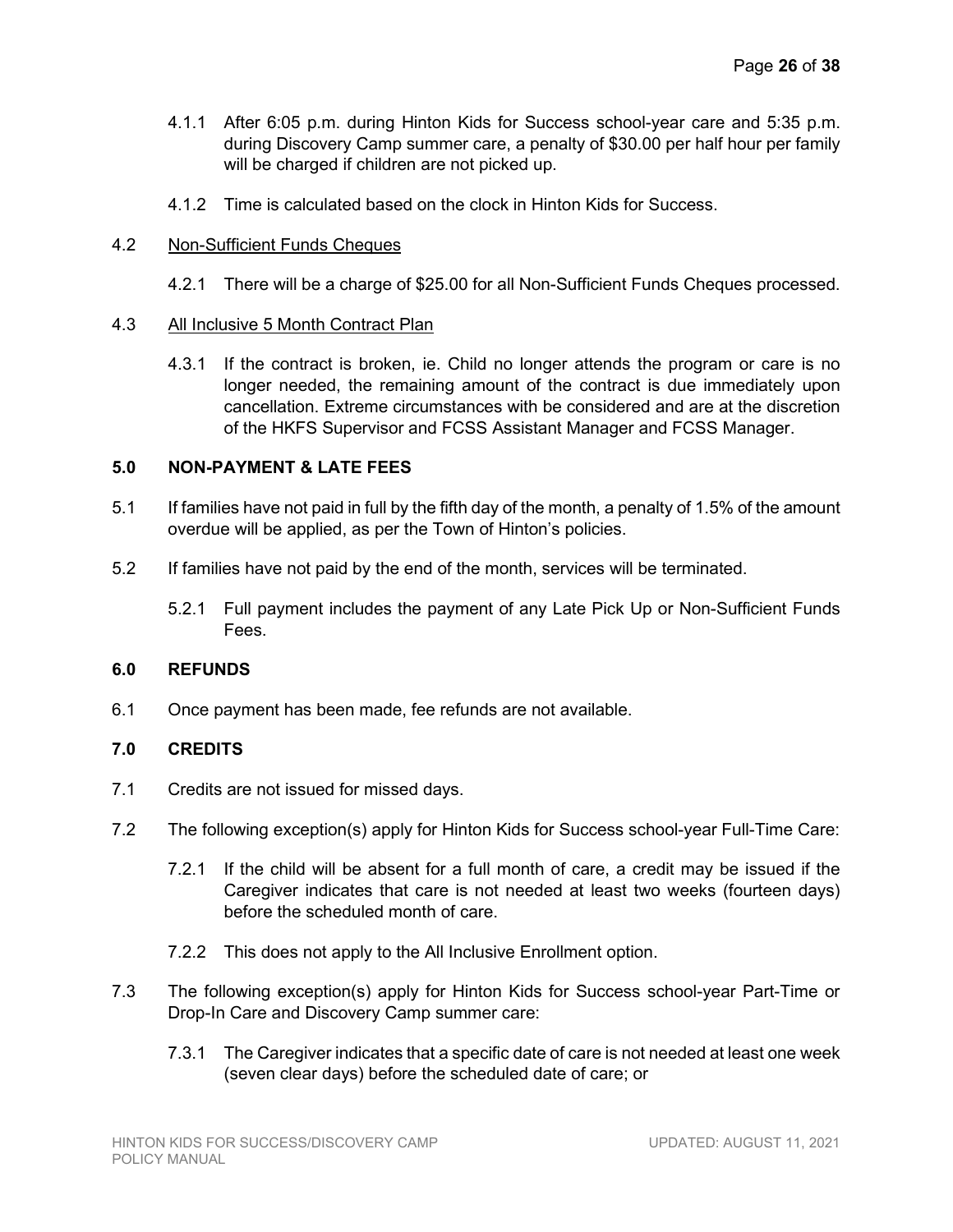- 7.3.2 There is an emergency event in the child's immediate family and the Caregiver informs Hinton Kids for Success staff that the child will be unable to attend the scheduled date of care due to this emergency event.
	- a) Staff may require a Doctor's Note prior to issuing a credit.
- 7.4 Credits issued through Hinton Kids for Success must be used within the school year of the original scheduled date of care (school year meaning September to June).
- 7.5 Credits issued through Discovery Camp must be used by the end of the calendar year of the original scheduled date of care.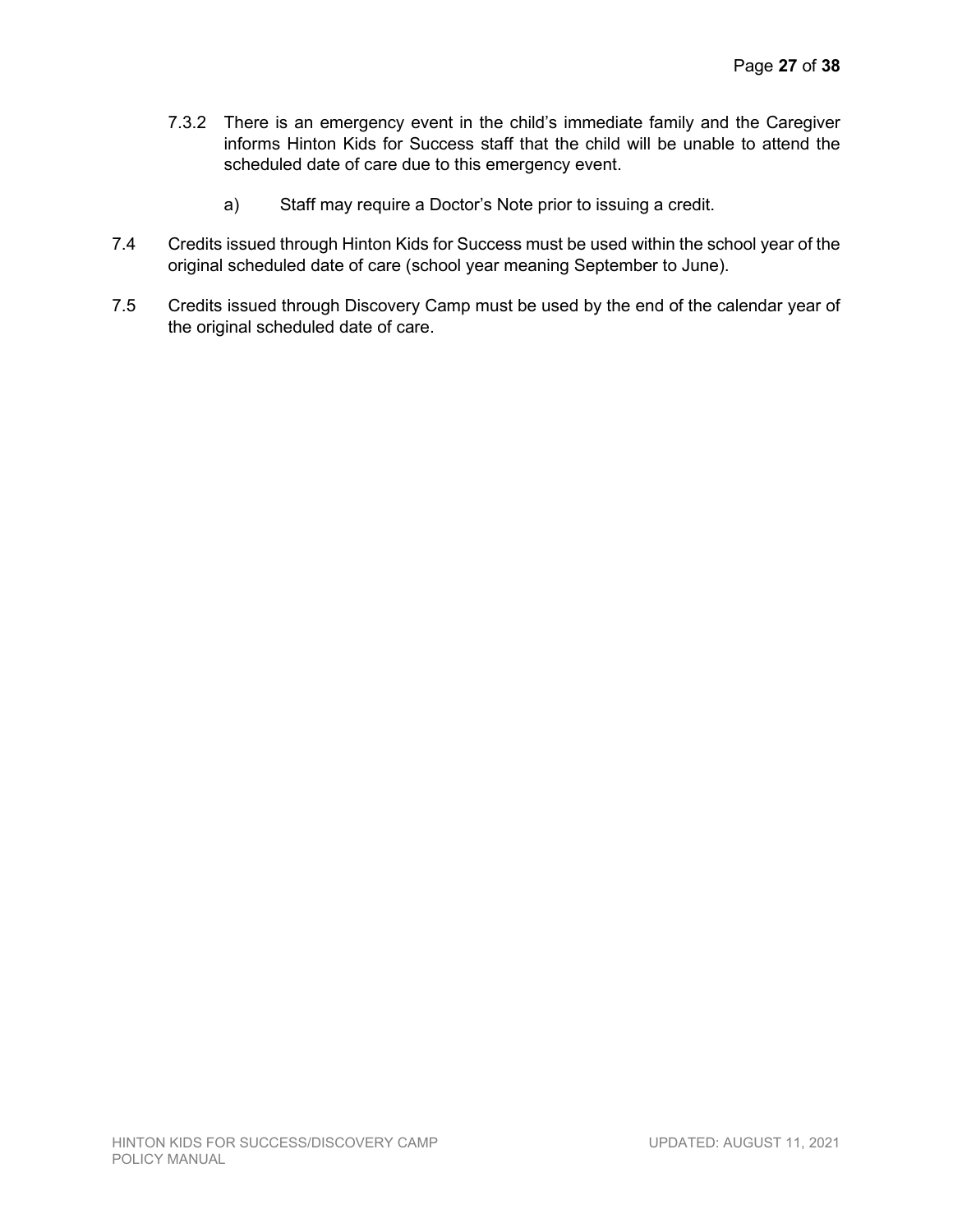| <b>HINTON</b><br>KIDS FOR<br>SUCCESS | <b>Child Guidance Policy</b>                                                  |
|--------------------------------------|-------------------------------------------------------------------------------|
|                                      | <b>HKFS Policy #007</b>                                                       |
|                                      | <b>Approved</b><br>March 2, 2020                                              |
|                                      | <b>Applies To</b><br>1. Hinton Kids for Success<br>2. Discovery Camp Programs |

1.1 This Policy sets rules to protect all children and staff, to prevent damage to Hinton Kids for Success/Discovery Camp and its equipment, to allow for appropriate action should a violation occur, and to set parameters for the effective guidance and support of children.

#### **2.0 EXPECTATIONS**

- 2.1 Each child is expected to be aware and responsible for their choices in behaviour and activity.
- 2.2 Each child is expected to act in a manner that is kind, respectful, and in alignment with the direction of the Hinton Kids for Success staff.
- 2.3 Children are expected to respect the limits and boundaries of the staff, their peers, and the facility.
	- 2.3.1 Staff will assist children in making these choices and remind them of the rules and guidelines they are expected to follow.

# **3.0 COMMUNICATION**

- 3.1 Expectations will be communicated with Caregivers upon program registration, during parent meetings, and through review of the Policy Manual.
- 3.2 Expectations will be communicated to children through orientation and through daily guidance in a manner that is developmentally appropriate.
- 3.3 Expectations will be communicated to staff through orientation, regular staff meetings, and staff training.

#### **4.0 CHILD GUIDANCE**

4.1 Hinton Kids for Success/Discovery Camp prioritizes creating a safe, nurturing, and supportive environment for all children. When violations occur, staff will redirect and communicate with the child in a positive manner to guide the child to a more productive activity.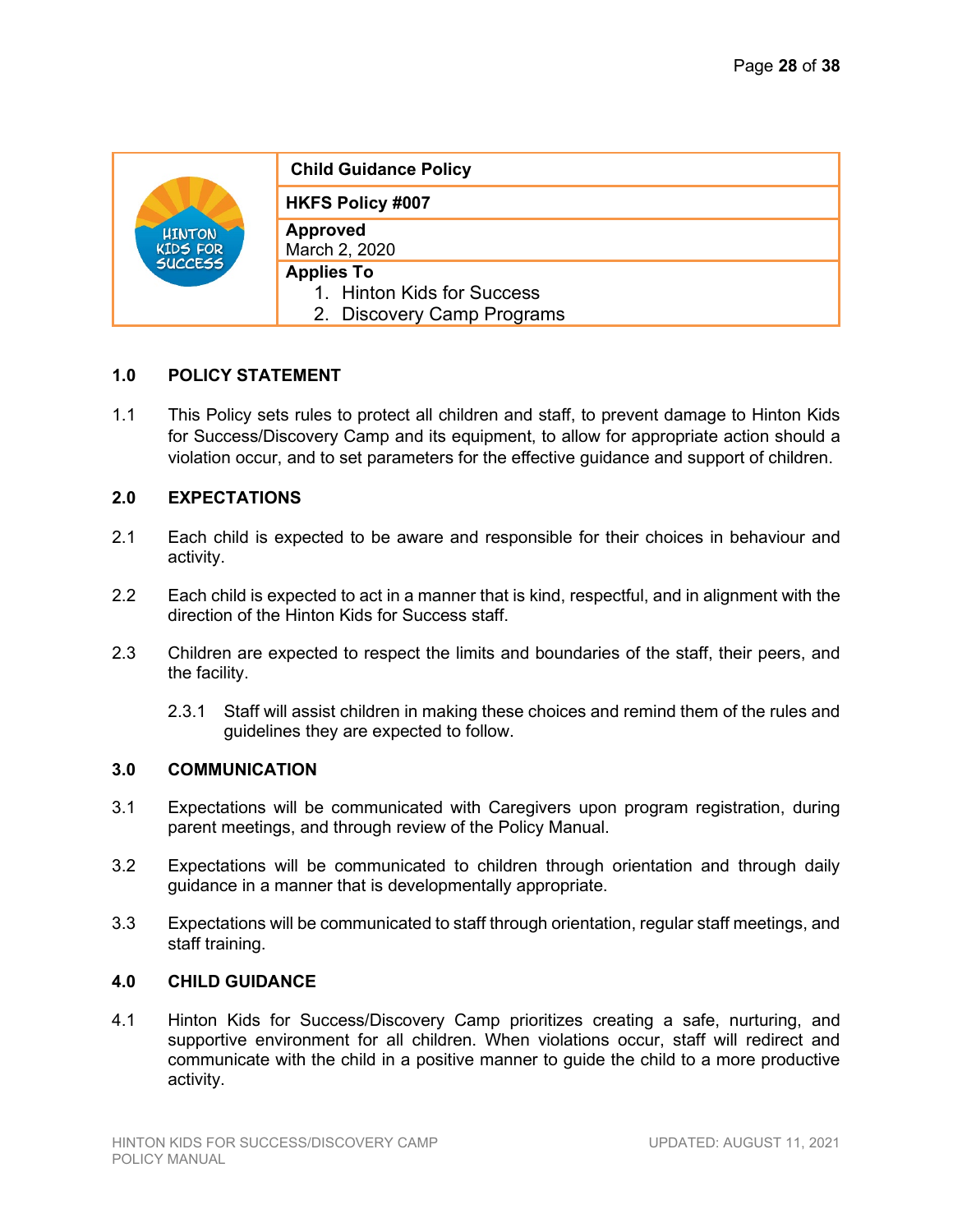- 4.2 Any disciplinary action must be reasonable within the circumstances.
- 4.3 Staff must never:
	- 4.3.1 Use physical punishment, verbal degradation, physical degradation, or emotional depravation;
	- 4.3.2 Deny or threaten to deny any basic necessity (example food or beverage); or
	- 4.3.3 Use or permit the use of any form of physical restraint, confinement, or isolation.

#### **5.0 MAJOR VIOLATIONS**

- 5.1 A violation of respectful conduct includes bullying behaviour, persistent unwillingness to follow rules or listen to staff, disrespect of staff or other children, physical damage to space, harming of staff or other children, stealing, or other behaviours that do not promote a safe and respectful environment.
- 5.2 Should a lack of respect or unsafe behaviour exist that impacts the health, safety, or wellbeing of other children, staff will follow the procedures outlined below.
- 5.3 First Violation
	- 5.3.1 Staff will stop or redirect the undesirable behaviour at the time it occurs;
	- 5.3.2 Staff will discuss the behaviour and the importance of the rules;
	- 5.3.3 Children will also be given the opportunity to identify and negotiate potential consequences that are appropriate in the circumstance;
	- 5.3.4 It is also expected that staff will provide the children with the opportunity to resolve conflict themselves using language and problem-solving skills; and
	- 5.3.5 Depending on the nature and severity of the incident, there will be reporting in the child's file required in the form of an notation on the daily log identifying the behaviour.

#### 5.4 Second Violation

- 5.4.1 Staff will stop or redirect the undesirable behaviour at the time it occurs;
- 5.4.2 Staff will discuss the behaviour and the importance of the rules, along with reference to the last conversation with the child;
- 5.4.3 Staff will encourage the child to resolve the situation and prevent further violations;
- 5.4.4 Staff will inform the child that next steps will involve the child's Caregivers; and
- 5.4.5 For the second and subsequent incidents, reporting in the child's file will be required in the form of an incident report requiring caregivers signature.

#### 5.5 Third Violation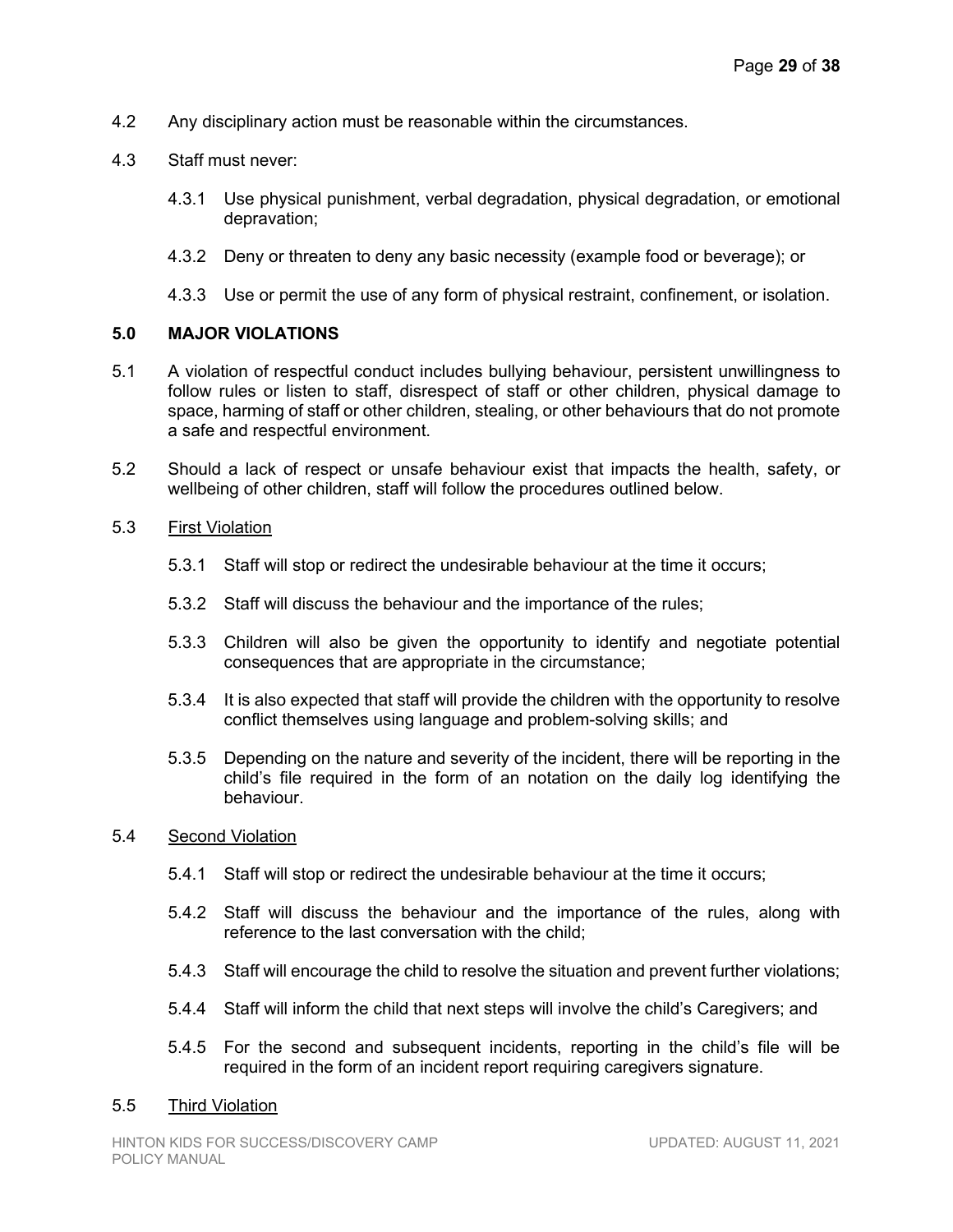- 5.5.1 Staff will stop or redirect the undesirable behaviour at the time it occurs;
- 5.5.2 Staff will review the previous conversations with the child regarding this issue;
- 5.5.3 Staff will contact the child's Caregivers and depending on the nature and severity of the incident, may require that the child be separated from other children and picked up immediately;
- 5.5.4 Staff will arrange a meeting with Caregivers to remedy the undesirable behaviours;
- 5.5.5 Depending on the nature and severity of the behaviour, if violations continue, the child may be prohibited from returning to Hinton Kids for Success/Discovery Camp if their actions make the space unsafe or unwelcoming for other children or staff.
- 5.6 Specific behaviours that will not be tolerated include physical or verbal attacks with each other or with staff members. **There will be zero tolerance for any bullying behaviour in any form**. Should bullying occur, the specific consequences outlined in the Hinton Kids for Success Bullying Policy #004 will be adhered to. Any child guidance action taken within Hinton Kids for Success/Discovery Camp will be reasonable to the circumstances, and at no time will staff use physical or emotional means to correct the behaviour. Additionally, group consequences will not be taken in response to the actions of an individual.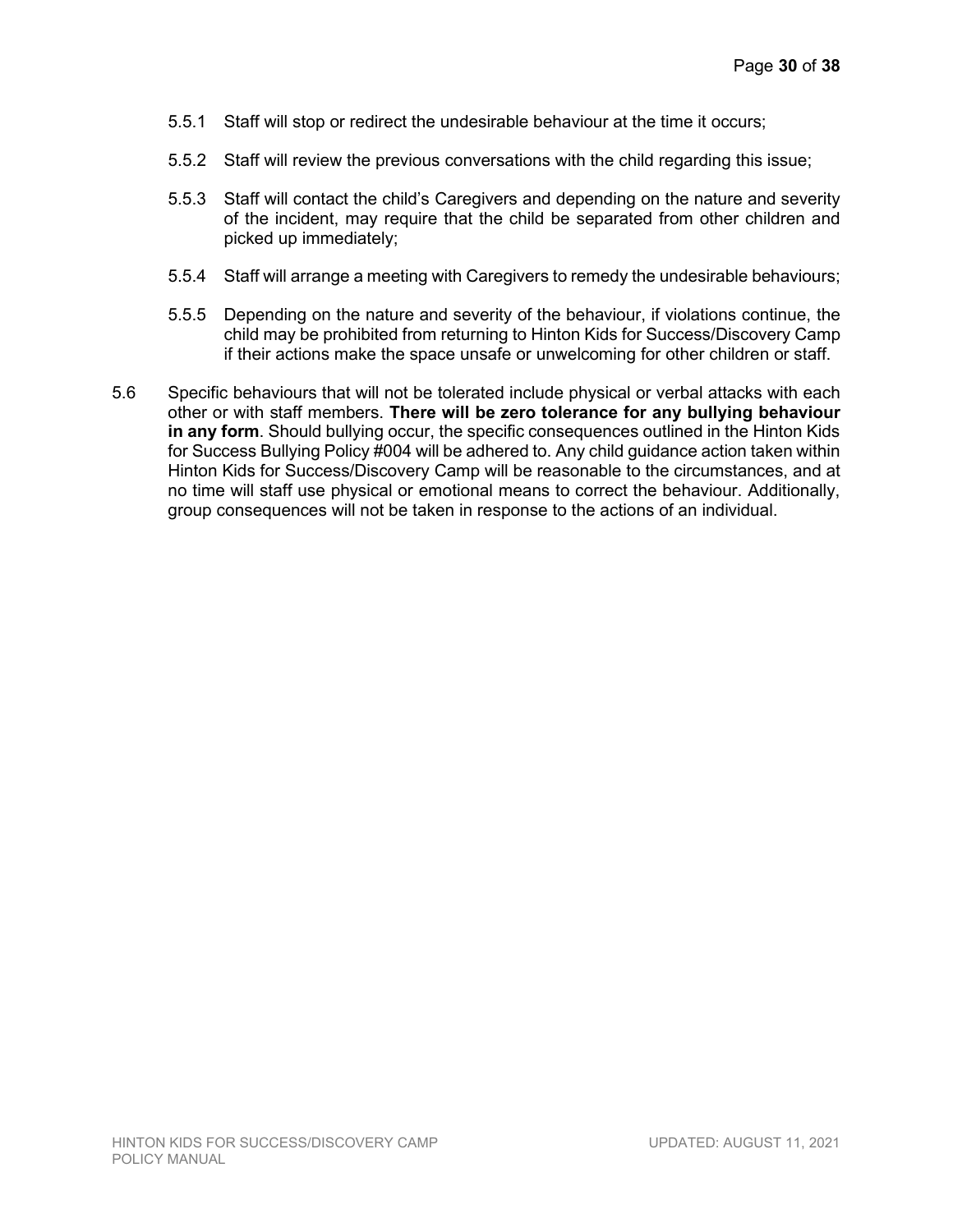| <b>HINTON</b><br>KIDS FOR<br>SUCCESS | <b>Drop Off and Pick Up Policy</b>              |
|--------------------------------------|-------------------------------------------------|
|                                      | <b>HKFS Policy #008</b>                         |
|                                      | <b>Approved</b><br>June 11, 2020                |
|                                      | <b>Applies To</b><br>1. Hinton Kids for Success |
|                                      | 2. Discovery Camp Programs                      |

1.1 This policy outlines the roles and responsibilities of staff and Caregivers with regard to the drop off and pick up of the children to and from Hinton Kids for Success/Discovery Camp facility or an alternate location.

# **2.0 HINTON KIDS FOR SUCCESS SCHOOL DAY DROP OFF (ARRIVAL)**

- 2.1 Drop off on regular school days will take place at the appropriate location as determined by the bussing company.
- 2.2 Caregivers are required to contact the school division within the first month of the start of the school year to arrange bussing from the school to Hinton Kids for Success and are responsible for any cost related to bussing.
- 2.3 It is the Caregiver's responsibility to notify the program staff if the children will not be attending the program on one of their scheduled days by email or phone. Emails must be sent by 2:30 p.m., otherwise a phone call must be made prior to 3:00 p.m.
- 2.4 If children are scheduled to attend the program and do not arrive on the bus, staff will take the following steps:
	- 2.4.1 Contact the school to determine if the child missed the bus, was picked up by a Caregiver, or if they were not at school; and/or
	- 2.4.2 Notify the Caregiver of the situation or confirm that the child is in their care. The school may assist or make calls on the behalf of Hinton Kids for Success to aid in determining the child's location; and/or
	- 2.4.3 If Caregivers cannot be contacted and the child's location remains unknown, emergency contacts will be called. If the child's location cannot be determined and staff have made multiple attempts/calls in attempt to find the child, they will notify the licensing officer and fill out an incident report to document the incident.
- 2.5 If a child did not attend school, staff are not required to contact the Caregiver, as the child remained in the Caregiver's care.
- 2.6 If a child missed the bus, it is the Caregiver's responsibility to pick up their child and bring them to the program or keep the child in their care.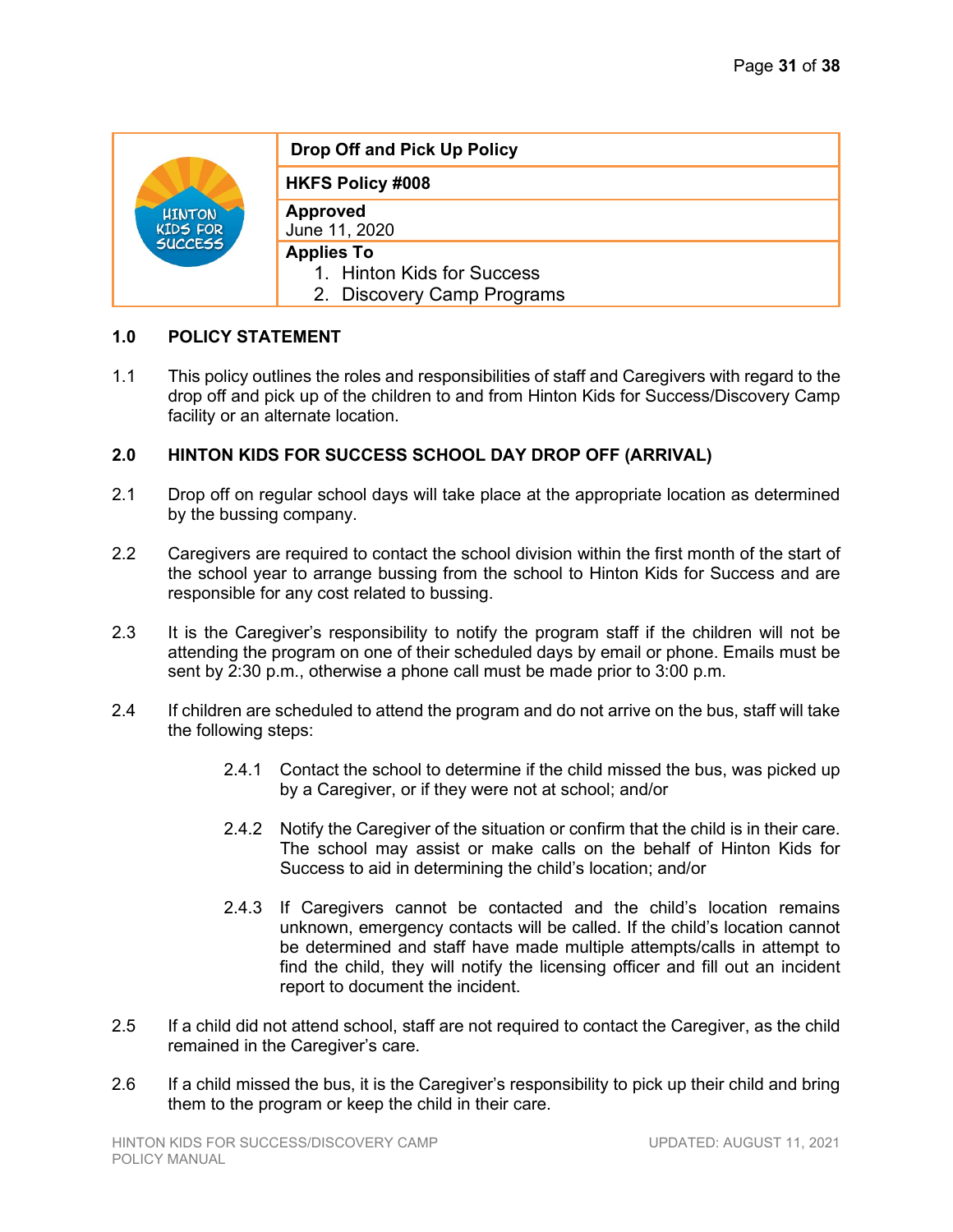2.6.1 If the child remains in the care of their Caregiver, the Caregiver is expected to communicate this to the Hinton Kids for Success staff

#### **3.0 DROP OFF (ARRIVAL) FOR HINTON KIDS FOR SUCCESS NON-SCHOOL DAYS AND DISCOVERY CAMP**

- 3.1 Hinton Kids for Success non-school days
	- 3.1.1 Caregivers are responsible to drop off their children at the Hinton Kids for Success program space (upstairs at the West Fraser Guild).

### 3.2 Discovery Camp

- 3.2.1 Caregivers are responsible to drop their children off at the Dr. Duncan Murray Recreation Facility. The location in the facility will be communicated to the Caregivers at the time of registration. Should any change in drop off location occur, Hinton Kids for Success Supervisor will communicate this to each Caregiver in the form of an email if over 24hours in advance or a phone call or text message if less than 24hrs notice is given
- 3.3 Caregivers must accompany their children to the facility and sign them in on the sign in sheet that is provided. At no time is the caregiver allowed to leave their child unattended without speaking to the Hinton Kids for Success staff
- 3.4 It is the responsibility of Caregivers to bring their children to Hinton Kids for Success/Discovery Camp. If the child does not arrive at the program, staff are not required to contact the Caregivers to confirm attendance.
- 3.5 If the child will not be attending, it is appreciated that the Caregivers inform staff prior to 8:00 a.m. on the morning of the scheduled date of care.

# **4.0 PICK UP**

- 4.1 Children attending Hinton Kids for Success/Discovery Camp will only be released to the child's Caregiver(s) or to adults with authorized written consent by the child's legal Caregiver. Phone call notification will only encompass individuals on the authorized pickup list.
	- 4.1.1 Upon registration Caregivers are asked to submit a list of persons authorized to pick up their child. Any changes to this list must be made in writing.
	- 4.1.2 Caregivers, emergency contacts, and individuals on the list must bring identification and be willing to show it when asked. Children will then be released to those individuals after presenting identification.
- 4.2 When a person unknown to the Hinton Kids for Success/Discovery Camp staff requests a child, the staff will ask for identification and compare it to the authorized pick-up list for that child. If the individuals name is not on the list, the child **will not** be released. This person will be asked to leave the Hinton Kids for Success/Discovery Camp area.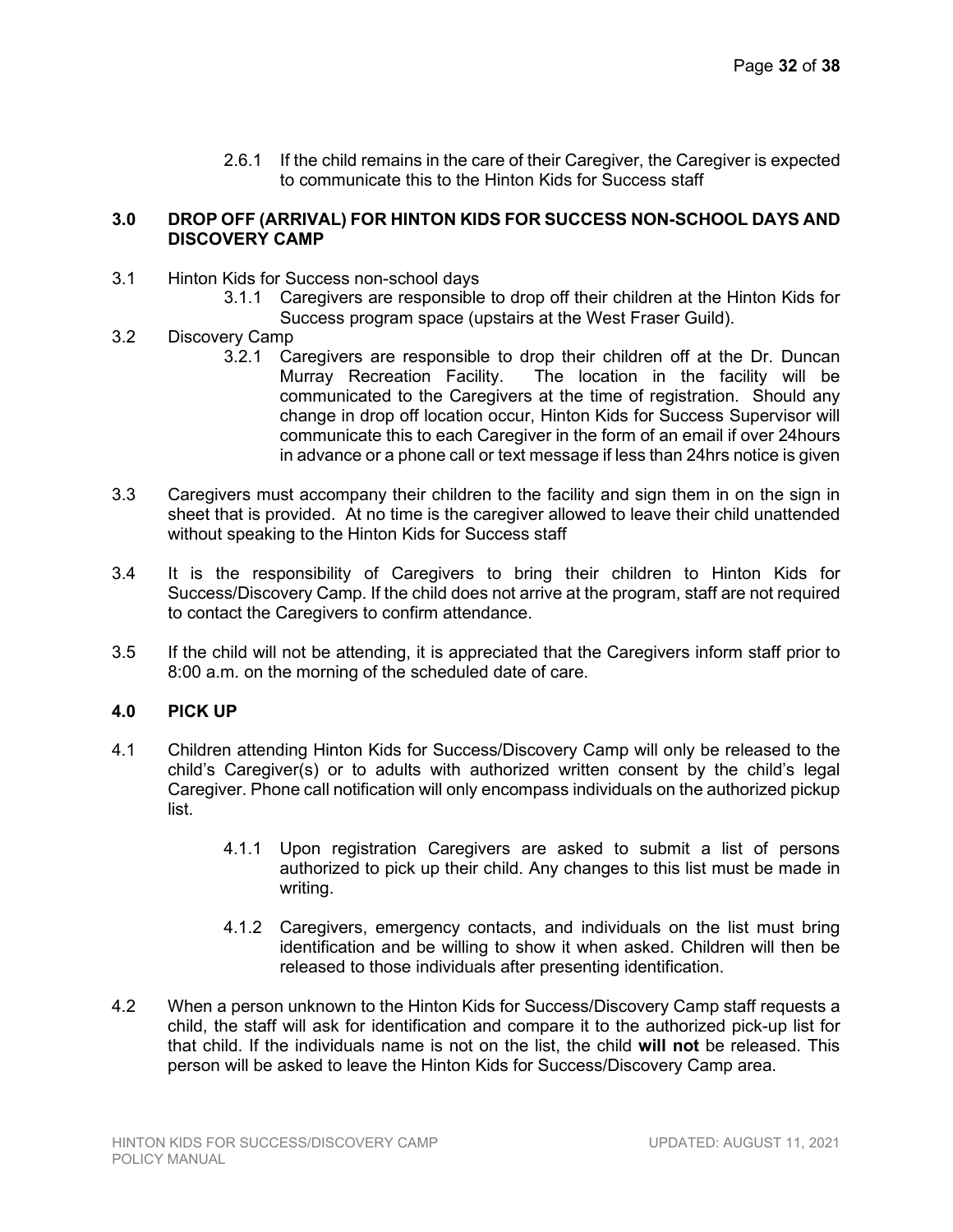#### 4.3 **It is very important to notify staff of any special circumstances regarding your child's pick-up (i.e. custody arrangements, restraining orders, etc.).**

- 4.4 If any person, including a child's legal Caregiver, arrives to collect a child and staff has a reason to believe that individual to be under the influence of alcohol or drugs, staff reserves the right to refuse to release the child. An attempt will be made to contact another authorized individual for pick-up.
- 4.5 Late pickup is subject to the late pick-up fee outlined in Hinton Kids for Success Fees, Refund, & Credit Policy #001. Caregivers must advise Hinton Kids for Success/Discovery Camp staff if they are going to be late. If a Caregiver refuses to pay the late fee, their child may face expulsion from the program forfeiting any balance of fees paid for the rest of the month. If late pick-up is a persistent problem, the Hinton Kids for Success Supervisor will hold a meeting with the Caregiver to rectify the situation. If a solution is not reached, services may be revoked.
- 4.6 All children must be signed out by the Caregiver upon pick-up. Sign outs must accurately reflect the time of departure, to ensure staff have accurate records of all children on the premises.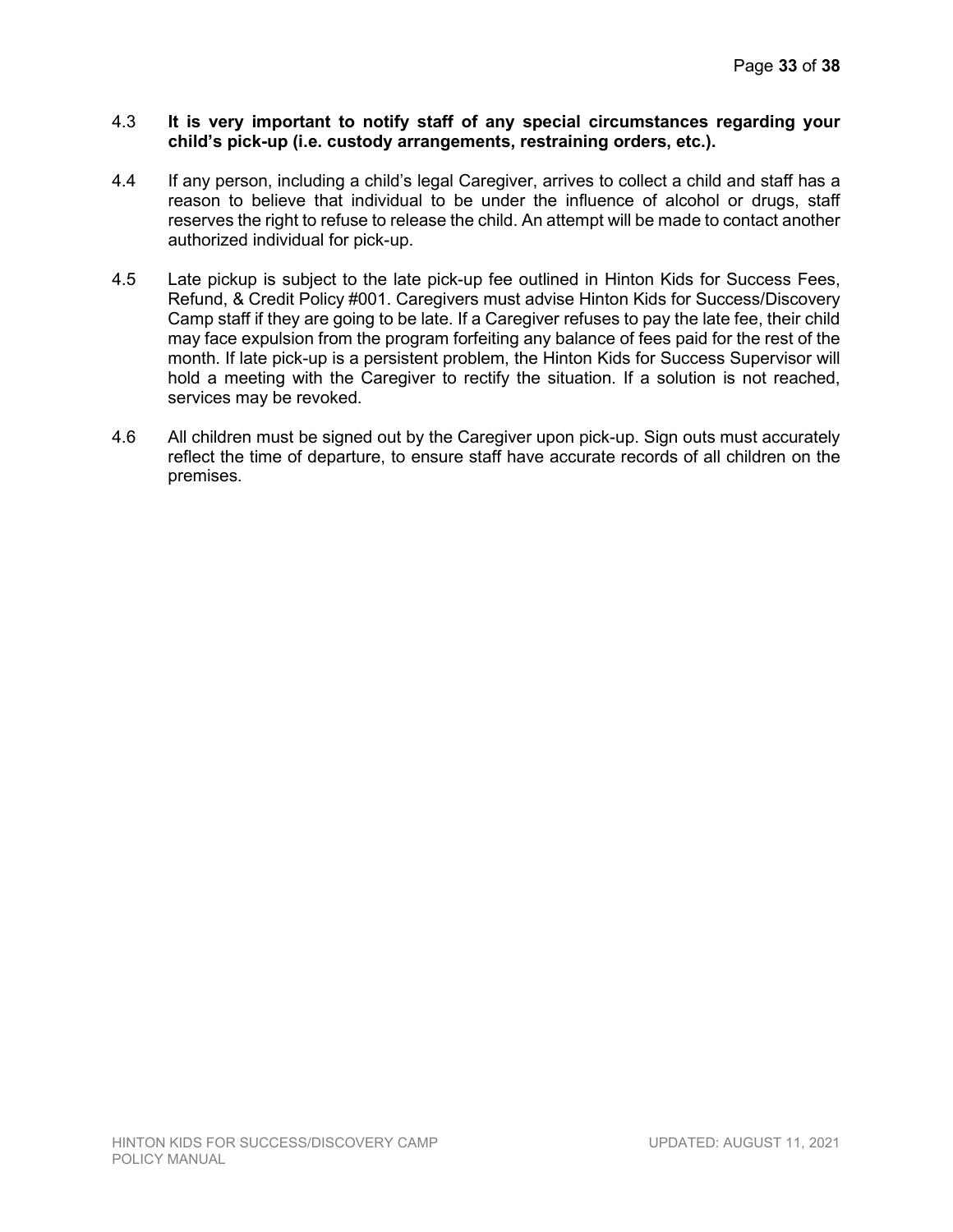| <b>HINTON</b><br>KIDS FOR<br>SUCCESS | <b>Caregiver Expectations Policy</b>                                          |
|--------------------------------------|-------------------------------------------------------------------------------|
|                                      | <b>HKFS Policy #009</b>                                                       |
|                                      | <b>Approved</b><br>June 3, 2020                                               |
|                                      | <b>Applies To</b><br>1. Hinton Kids for Success<br>2. Discovery Camp Programs |

1.1 Caregivers play a key role in the success of the Hinton Kids for Success/Discovery Camp Program. It is essential that caregivers respect and abide by the standards set by Hinton Kids for Success/Discovery Camp.

# **2.0 CAREGIVER EXPECTATIONS**

#### 2.1 **Policy Review**

2.1.1 Caregivers are expected to review all Hinton Kids for Success/Discovery Camp Policies, raise any concerns or issues, and comply with all terms set out within the Policy documents.

### 2.2 **Child Preparedness**

- 2.2.1 Clothing: Children attending Hinton Kids for Success/Discovery Camp must dress for the weather. Children should be prepared to walk each day and participate in outdoor play when the weather permits. Caregivers are encouraged to supply extra clothing such as gloves and toques to prepare your child for various weather conditions. **At no time will children be allowed to share items of clothing**.
- 2.2.2 Sustenance: Hinton Kids for Success/Discovery Camp requests that caregivers provide adequate food and drink for their child.
	- a) Meals and snacks should be sufficient for their child's development in accordance to Canada's Food Guide.
	- b) If a child attends Hinton Kids for Success/Discovery Camp without a meal and snacks on full days of care on a consistent and frequent basis, caregivers will initially be notified verbally. If a lack of proper nutrition persists, then a meeting will be held with the caregivers to determine a reason and to rectify the situation. A meeting may identify a family need, then staff can make a family connection to appropriate family supports. However, if the situation appears neglectful, then Child and Family Services may be informed.
- 2.2.3 Money: Caregivers are asked not to send money with their child. Children will not have the opportunity to purchase food or snacks.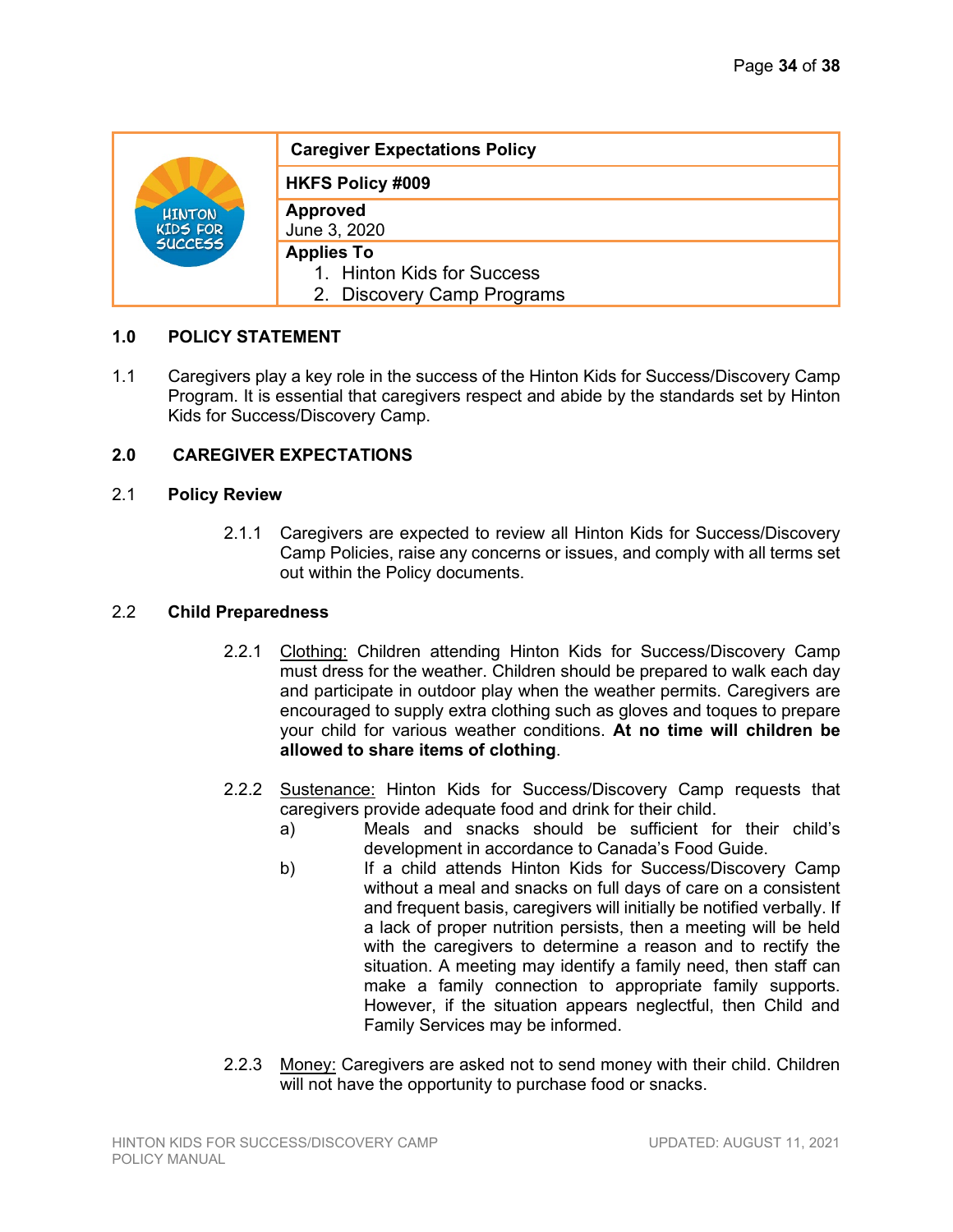- 2.2.4 Toys from Home: Hinton Kids for Success/Discovery Camp requests that all toys are left at home to help prevent accidental loss, damage, and conflict over toys. Staff aim to provide a variety of programs, activities, and equipment to children attending the program. With a range of activities and equipment, children will not be required to bring toys from home.
	- a) Hinton Kids for Success/Discovery Camp are not responsible and will not be liable for lost, stolen, or damaged toys while they attend our program.
- 2.2.5 Personal Belongings: Hinton Kids for Success/Discovery Camp encourages all children to be responsible of their own personal belongings. Each child is expected to store their belongings in a designated location. The staff will reinforce this behaviour and will not be held accountable for lost, stolen or damaged items.
- 2.2.6 Cellphones or other electronic devices: Hinton Kids for Success/Discovery Camp does not permit the use of cellphones or other electronic devices such as tablets or computers in the program area. Cellphones or other electronic devices are to remain in the child's backpack and not enter the program area.
	- a) Hinton Kids for Success/Discovery Camp are not responsible and will not be liable for lost, stolen, or damaged toys while they attend our program.
- 2.2.7 Special Requirements: From time to time, Hinton Kids for Success/Discovery Camp may request special items to accompany their child. Items requested are to support activities the child may be participating in while at Hinton Kids for Success/Discovery Camp. These items may include a swimsuit, indoor (non-marking) shoes, extra clothing, etc. Caregivers will be notified of when these items are required through our monthly calendars. Please consult staff if you have any questions or concerns.

# **3.0 ACCESS TO LICENSING REPORTS**

- 3.1 Caregivers have access to monitoring and licensing inspection reports through the Hinton Kids for Success Supervisor. All inspection reports are posted in the program space.
- 3.2 Licensing and inspection reports help Hinton Kids for Success/Discovery Camp ensure they are offering quality programs and activities to children in a safe and well-maintained environment.

# **4.0 CAREGIVER COMPLAINTS**

- 4.1 Hinton Kids for Success/Discovery Camp will make every effort to address concerns when they arise. If a situation causes concern, please address it with staff (verbally or in writing) as follows:
	- 4.1.1 Discuss the issue with a staff member present at the time of issue;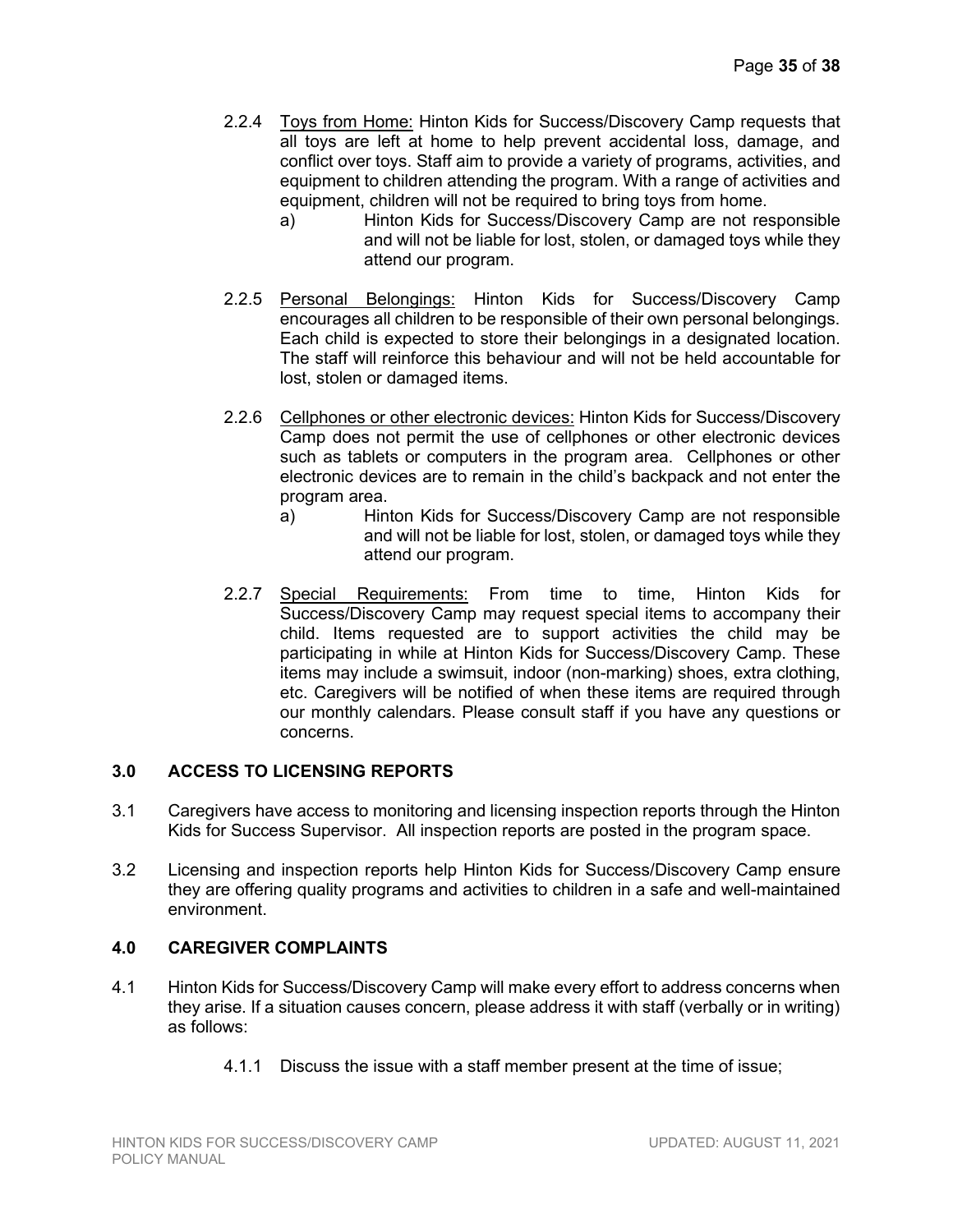- 4.1.2 If you feel the issue has not been resolved, please bring it to the attention of the Hinton Kids for Success Supervisor;
- 4.1.3 If you still feel the issue has not been resolved, please bring it to the FCSS Assistant Manager.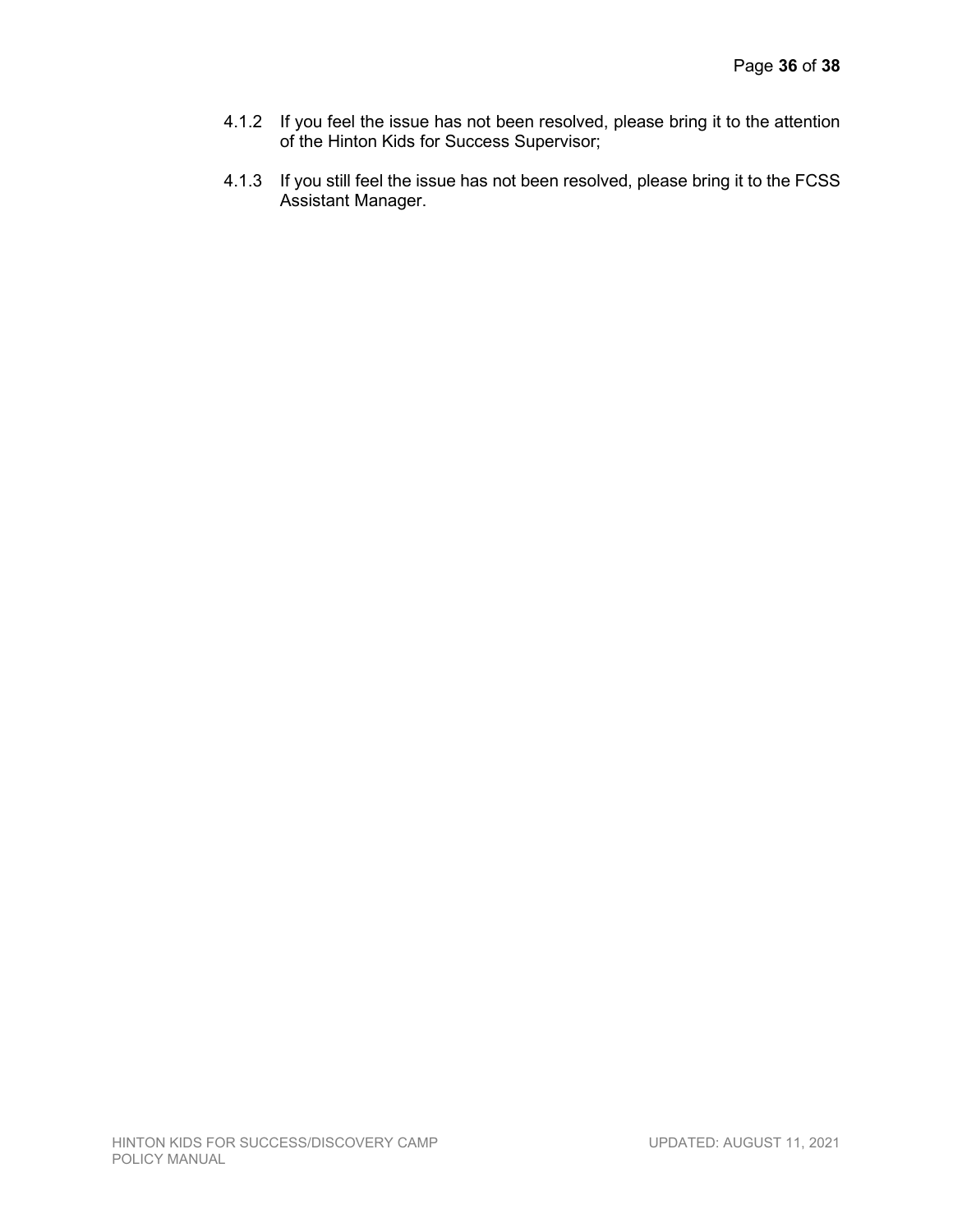| <b>HINTON</b><br>KIDS FOR<br>SUCCESS | <b>Record Keeping Policy</b>     |
|--------------------------------------|----------------------------------|
|                                      | <b>HKFS Policy #010</b>          |
|                                      | <b>Approved</b><br>July 28, 2020 |
|                                      | <b>Applies To</b>                |
|                                      | 1. Hinton Kids for Success       |
|                                      | 2. Discovery Camp Programs       |

1.1 Hinton Kids for Success/Discovery Camp must maintain accurate, comprehensive, and accessible records related to the program and the children in care.

#### **2.0 CHILD INFORMATION**

- 2.1 With respect to each child, the following up-to-date information must be maintained:
	- 2.1.1 Child's name, date of birth, Alberta Health Care number, and home address;
	- 2.1.2 A completed registration package
	- 2.1.3 Caregivers' name, home address, and telephone number;
	- 2.1.4 The name, address, and telephone number of a person who can be contacted in case of an emergency;
	- 2.1.5 If medication is to be administered, the written consent of the Caregiver and the name of the medication, the time of administration, the amount administered, and the initials of the person who administered the medication;
	- 2.1.6 The particulars of any health care provided to the child, including the written consent of the child's Caregiver; and
	- 2.1.7 Any other relevant health information about the child (e.g. allergies).

# **3.0 ADMINISTRATIVE INFORMATION**

- 3.1 The following up-to-date information must be maintained:
	- 3.1.1 Particulars of the daily attendance of each child, including accurate arrival and departure times;
	- 3.1.2 Particulars of the daily attendance of each primary staff member including arrival and departure times and hours spent providing child care;
	- 3.1.3 Evidence of the program supervisor and members' childcare certifications;
	- 3.1.4 Current first aid certificates for the program supervisor and each primary staff as required; and
	- 3.1.5 Verification of criminal record check, including a vulnerable sector search for each primary employee, to be updated every three years.

#### **4.0 PORTABLE RECORDS**

4.1 Hinton Kids for Success/Discovery Camp must maintain a portable record of emergency information, which includes the following: